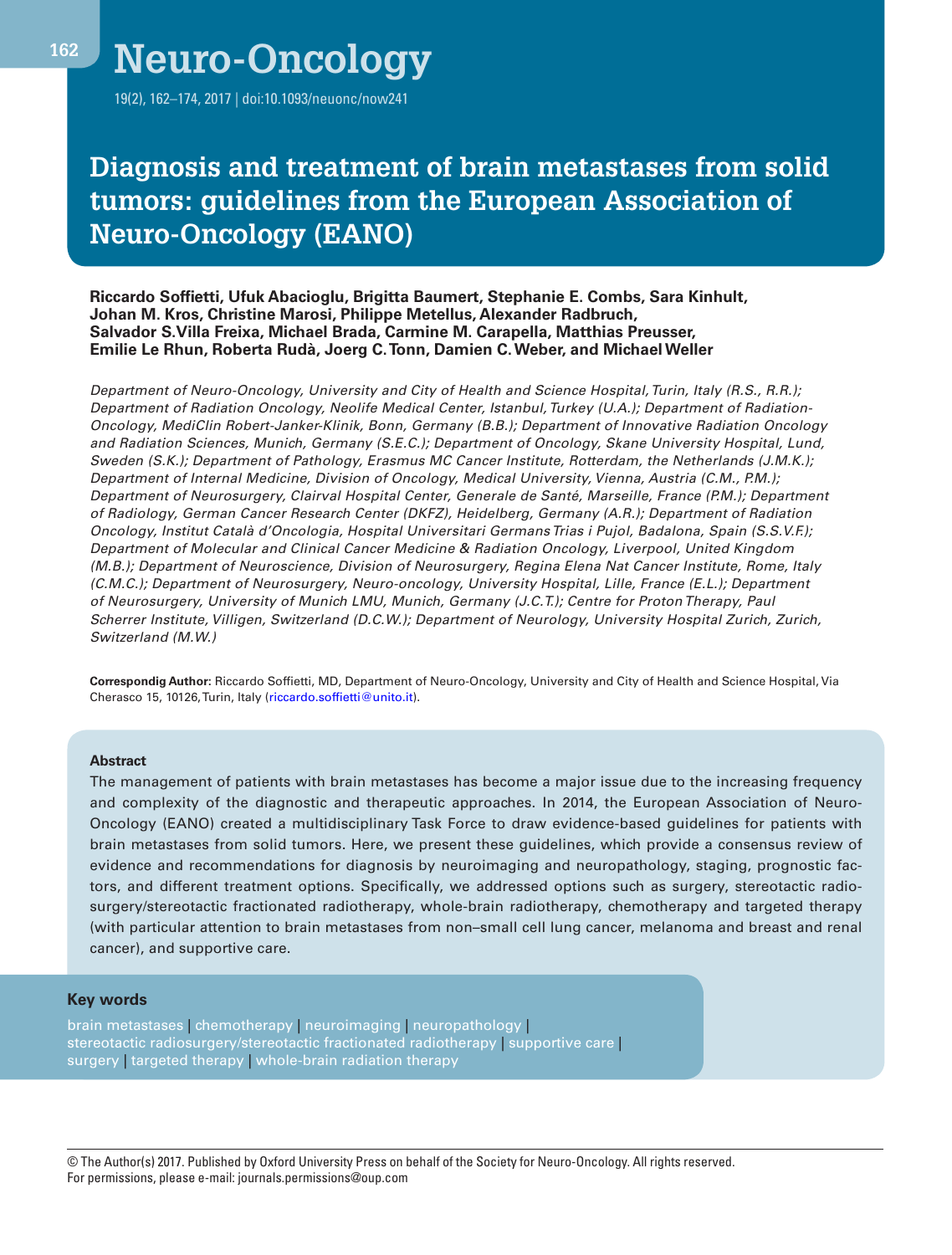### **Importance of the study**

This manuscript reports the evidence-based guidelines on management of brain metastases developed by a multidisciplinary task force of the EANO, composed of medical experts from 10 European countries, including neurologists, neurosurgeons, radiation oncologists, medical oncologists, neuroradiologists, and

Brain metastases represent a common neurological complication of systemic cancer and are an important cause of morbidity and mortality.

Brain metastases are the most frequent intracranial tumors: the incidence of newly diagnosed brain metastases is 3–10 times the incidence of newly diagnosed primary malignant brain tumors.<sup>1</sup> The incidence of brain metastases has increased over time, as a result of increasing use of neuroimaging and improvement in the treatment of systemic disease.

The majority of patients who develop brain metastases have a limited life expectancy, as the appearance of the disease in the brain is frequently a hallmark of disseminated end stage disease, but patients with a limited disease may have a more favorable outcome with the use of intensive therapies. Knowledge of the most powerful prognostic factors (Karnofsky performance status [KPS], age, extracranial tumor activity, number of brain metastases, primary tumor type/molecular subtype) is crucial for predicting individual prognosis. In this regard, several prognostic indices have been developed in order to distinguish subgroups of patients with differ-ent outcomes.<sup>[2,](#page-9-1)[3](#page-9-2)</sup>

The objective of this guideline is to provide clinicians with evidence-based recommendations and consensus expert opinion for the management of adult patients with brain metastases from solid tumors.

### <span id="page-1-0"></span>**Table 1** Search strategy and selection criteria

could also serve as a source of knowledge for institutions and insurance companies involved in cancer care in Europe.

neuropathologists. These guidelines should aid all professionals involved in the management of patients with brain metastases in the daily clinical practice, and

The search strategy and selection criteria for reviewing the literature evidence can be found in [Table 1.](#page-1-0) Recommendations can ben found in Tables 2–6.

### **Diagnostic Approach**

Diagnosis by neuroimaging, staging, and diagnostic neuropathology have been reviewed but not graded. These sections can be found in the Supplementary material.

### **Treatment of Newly Diagnosed Brain Metastasis**

### **Surgery**

Three phase III trials have compared surgical resection followed by whole-brain radiotherapy (WBRT) to WBRT alone in patients with single brain metastases. $4-6$ 

The first 2 studies, both of which were underpowered, reported a survival benefit for patients receiving the combined treatment (median survival 10 mo vs 4–6 mo). In Patchell's study, <sup>4</sup> patients who received surgery had a lower rate of brain relapses (20% vs 52%) and a longer time of functional independence. The third study, which

• A Task Force was appointed in 2014 by the European Association of Neuro-Oncology (EANO) to draw guidelines on the management of brain metastases from solid tumors. The Task Force was composed of medical experts from 10 European countries, including neurologists, neurosurgeons, radiation oncologists, medical oncologists, neuroradiologists, and neuropathologists.

- References were identified through searches of PubMed, using specific and sensitive keywords, as well as combinations of keywords. Abstracts presented at American Society of Clinical Oncology in 2014 and 2015 were considered as well when relevant. When available, we also collected existing guidelines from national multidisciplinary neuro-oncological societies. The final reference list was generated on the basis of originality and relevance to the scope of this review. The last update on PubMed was on July 15, 2016.
- Scientific evidence was assessed and graded according to the following categories: class I evidence was derived from randomized phase III clinical trials; class IIa evidence derived from randomized phase II trials; class IIb evidence derived from single arm phase II trials; class IIIa evidence derived from prospective studies, including observational studies, cohort studies, and case-control studies; class IIIb evidence derived from retrospective studies; and class IV evidence derived from uncontrolled case series, case reports, and expert opinions.
- To establish recommendation levels, the following criteria were used: level A required at least one class I study or 2 consistent class IIa studies; level B required at least one class IIa study or several class IIb and III studies; level C required at least 2 consistent class III studies. When there was insufficient evidence to categorize recommendations in levels A–C we classified the recommendations as a Good Practice Point, if agreed by all members of the task force.
- When drawing recommendations, at any stage, the differences were resolved by discussions and, if persisting, were reported in the text.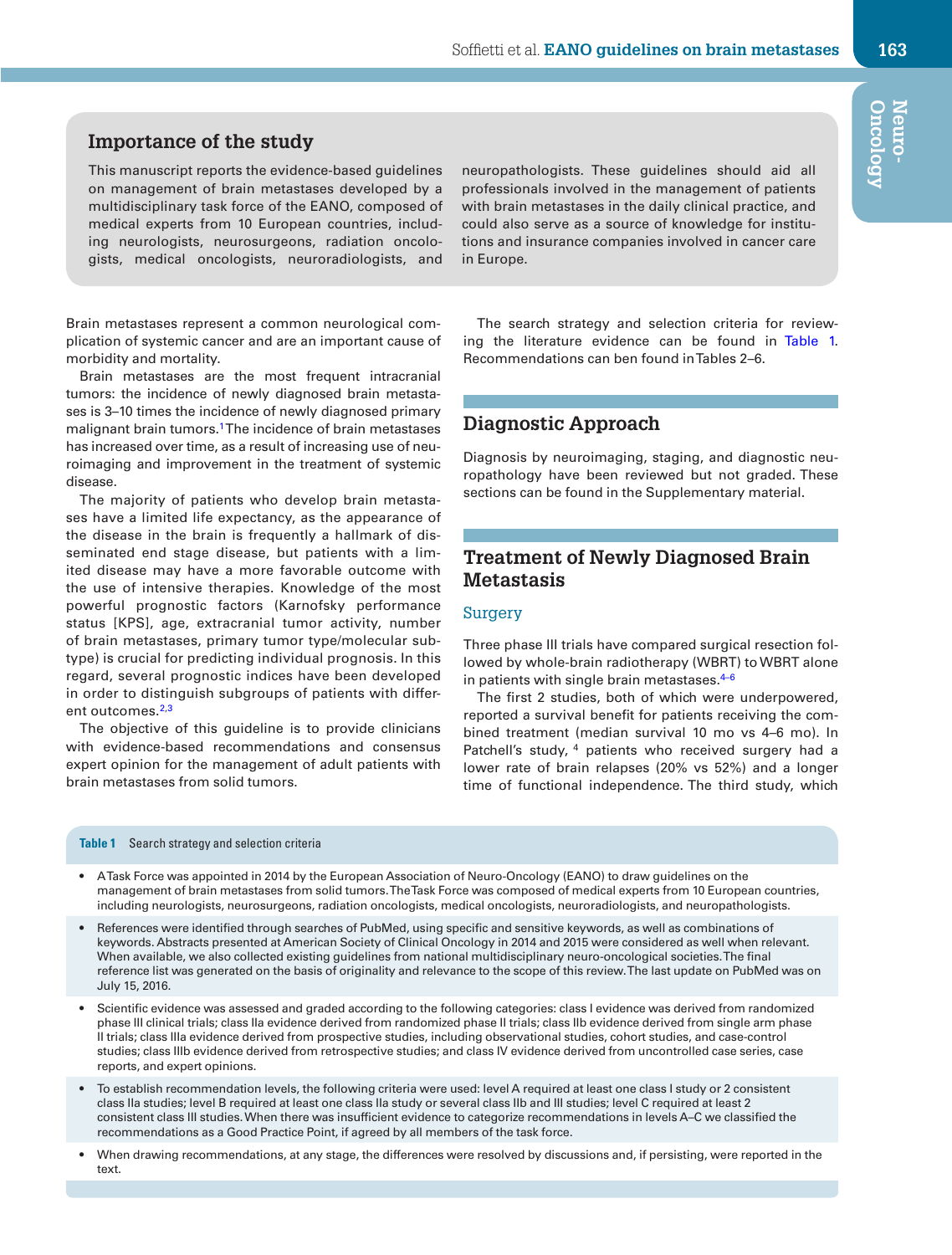included more patients with an active systemic disease (80% vs 30%–40%) and a lower KPS, did not show benefit with the addition of surgery to WBRT.<sup>6</sup> However, a considerable fraction of patients assigned to WBRT alone actually crossed over to receive surgery, and this may have contributed to similar survival between the 2 treatment arms. None of the patients had pretreatment MRI scans, thus inclusion of patients with multiple brain metastases could not be excluded. Overall, the study was poorly designed and executed, making it less informative. In summary, there is limited class I evidence for survival benefit of surgical resection in addition to WBRT, and this is likely to be restricted to the subgroup of patients with controlled systemic disease and good performance status.

Surgical resection allows in the majority of patients an immediate relief of symptoms of intracranial hypertension, a reduction of focal neurological deficits and seizures, and a rapid steroid taper. Gross total resection of a brain metastasis can be achieved with lower morbidity using contemporary image guided systems, such as preoperative functional MRI, intraoperative neuronavigation, and cortical mapping (class IV)[.7](#page-9-5) An early postoperative MRI has been reported to detect residual tumor in up to 20% of patients, and the presence of residual tumor has been associated with an increased risk of local recurrence (class IIIb)[.8](#page-9-6)

The impact of surgical techniques on the complication rate and functional outcome as well as on the risk of local relapse in patients with single brain metastasis has been recently reviewed (class IIIb).<sup>9</sup> Leptomeningeal dissemination can be a complication, especially in patients with posterior fossa metastases undergoing a "piecemeal" resection (13.8%) compared with "en bloc" resection (5%– 6%) (class IIIb)[.10](#page-9-8)

In patients with 2 or 3 brain metastases, who have a high performance status and controlled systemic disease, complete surgical resection yields results that are comparable to those obtained in single lesions (class IIIb).<sup>11</sup>

### Stereotactic Radiosurgery

Stereotactic radiosurgery (SRS) is a high precision localized irradiation given in one fraction using a combination of firm immobilization and image guidance. Convergence of multiple static or moving beams achieves a steep dose fall-off from the target to the surrounding normal structures, allowing for a high dose to the tumor with low risk of damage to surrounding normal brain. Small brain metastases represent an ideal target for SRS, owing to the generally spherical shape and distinct pathologic margins[.12](#page-9-10) The dose is inversely related to tumor size. Maximal tolerated doses of SRS have been described in the Radiation Therapy Oncology Group (RTOG) 9005 study,<sup>13</sup> which included heterogeneous groups of patients with previously irradiated primary brain tumors and brain metastases. The suggested doses were 24 Gy for ≤20 mm, 18 Gy for 21–30 mm, and 15 Gy for 31–40 mm in maximum diameter lesions. High single radiation doses to large tumors or tumors close to critical neural structures are associated with significant risk of toxicity, and there are attempts at employing hypofractionated regimens to achieve adequate local control with acceptable toxicity. However, randomized studies comparing stereotactic fractionated radiotherapy (SFRT) versus single dose SRS are lacking.

Single dose SRS in the treatment of a limited number (1–3) of newly diagnosed brain metastases has yielded a local control (defined as shrinkage or arrest of growth) at 1 year of 80%–90% with symptoms improvement and median survival of 6-12 months (class IIIa).<sup>14</sup> Patients with a single lesion, controlled extracranial disease, and KPS of 70% or greater have longer survival.<sup>[15,](#page-9-13)16</sup> Metastases from radioresistant tumors, such as melanoma and renal cell carcinoma, respond to SRS as do metastases from radiosensitive tumors.<sup>17</sup> Older patients ( $\geq 80$  y) respond as well as younger patients.<sup>18</sup> The outcome following gamma-knife or linear accelerator (Linac)–based procedures is similar.

A randomized phase III study (RTOG 9508) in patients with 1–3 brain metastases, stratified by the recursive partitioning analysis prognostic classification, investigated the value of the addition of an SRS boost to WBRT<sup>19</sup> and reported better local control and performance status at 6 months in the combined therapy group (class I); however, the survival advantage was only demonstrated in patients with single metastasis (6.5 mo vs 4.9 mo). A secondary analysis of RTOG 9508 that retrospectively stratified patients with the graded prognostic assessment (GPA) classification, suggested that the addition of SRS to WBRT confers a significant survival benefit for patients with a good prognosis (GPA 3.5–4.0) regardless of whether they had 1, 2, or 3 brain metastases.<sup>20</sup> Conversely, this benefit did not extend to patients with lower GPA and/or 2–3 metastases.

In the past 5–10 years SRS has been increasingly used for patients with higher number of brain metastases, due to improved technology that allows the delivery of SRS with increasing speed while maintaining precision and accuracy. A prospective multicenter Japanese study investigated the use of SRS alone in 1194 patients with 1, 2 to 4 or 5 to 10 brain metastases, and found similar overall survival (OS) (10.8 mo) and treatment-related toxicity rates between the groups with 2 to 4 and 5 to 10 metasta-ses (class IIIa).<sup>[16](#page-9-14)</sup> Cumulative volume of metastases, rather than the number, was reported as a significant prognostic factor.<sup>[16](#page-9-14)</sup>

Early, early delayed, and late complications following radiosurgery are reported in 10%–40% of patients, but serious complications are rare, $21$  although this may be a function of limited follow-up. Acute reactions presumed to be due to edema can occur within 2 weeks of treatment and consist of headache, nausea and vomiting, worsening of preexistent neurological deficits, and seizures. These reactions are generally reversible with steroids. Late complications (months to years) consist of hemorrhage and radionecrosis and have been reported in 1%–17% of patients. Following SRS, treatment-related changes—such as increase of contrast enhancement, necrosis, edema, and mass effect on MRI—are difficult to distinguish from tumor progression: in this regard, PET with 2-fluoro-2-deoxyd-glucose or amino acids, MRI perfusion, and MR spectroscopy may provide additional information, though they are rarely diagnostic.<sup>[22](#page-9-20)</sup>

Radiation necrosis is commonly treated with steroids. Hyperbaric oxygen and/or the anti–vascular endothelial growth factor agent bevacizumab, which may allow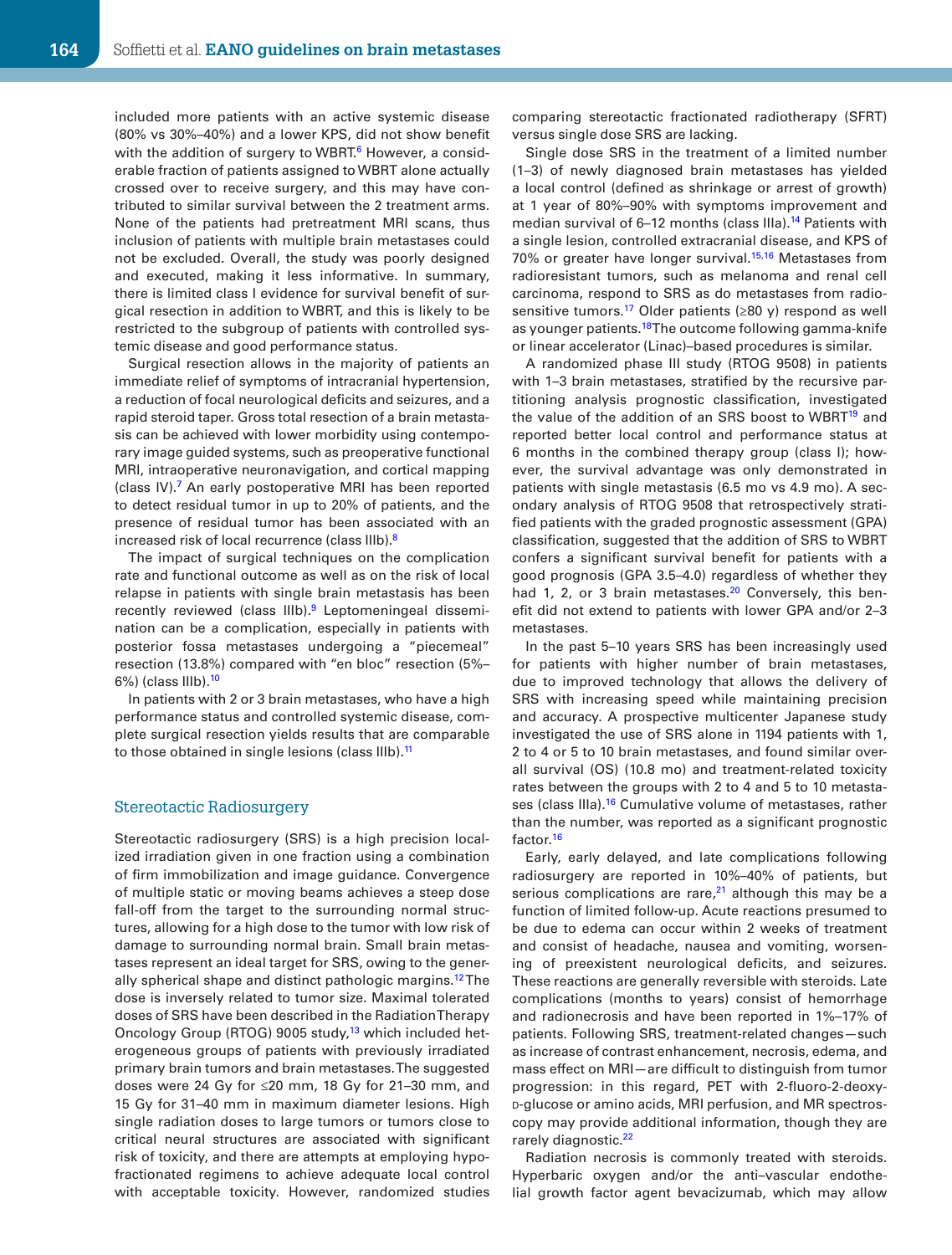stabilization/normalization of the vascular permeability, can be useful in patients not responding to steroids.<sup>[23](#page-9-21)</sup> Surgical resection is needed in some patients.

The risk of adverse radiation effects following SRS has been reported to increase with the increase of size of lesions with a 1-year cumulative incidence of 13%-14%.<sup>[24](#page-9-22)</sup> A wide range in the time of onset and time to improvement of these effects was observed.

There are no reports in the literature on the treatment of brain metastases with proton radiosurgery.<sup>[25](#page-9-23)</sup>

### Surgery vs Stereotactic Radiosurgery

Most studies comparing surgery and SRS report similar outcomes; however, they are not randomized and are likely to be affected by selection bias (class IIIb).<sup>26-[28](#page-9-25)</sup>

SRS is considered less invasive, can be carried out in an outpatient setting, and is more cost-effective than surgery. Patients with larger lesions may require chronic steroid administration.

### Whole-Brain Radiotherapy Following Surgery or Stereotactic Radiosurgery

There has been a long debate as to whether adjuvant WBRT, whose rationale is that of destroying microscopic disease at the original tumor site or at distant intracranial locations, is necessary after complete surgical resection or radiosurgery of a limited number of brain metastases.<sup>29,[30](#page-9-27)</sup>

Three large phase III trials $31-33$  and a meta-analysis $34$ have been carried out. They demonstrated that the omission of WBRT in patients with a limited number of brain metastases after either complete surgery or SRS results in significantly worse local and distant control in the brain, but does not affect functionally independent and overall survival (class I). The American<sup>[31](#page-10-0)</sup> and the Japanese<sup>32</sup> trials included patients with both stable and progressive systemic disease, while the European trial $33$  was restricted to patients with stable systemic disease, that is, those who could maximally benefit in terms of survival from improved intracranial control. A recent individual patient data meta-analysis of 3 randomized trials comparing SRS alone with SRS + WBRT in patients with 1 to 4 brain metastases $35$  suggested a survival advantage for SRS alone in patients aged <50 years without a reduction in the risk of new brain metastases with adjuvant WBRT; conversely, in patients aged >50 years WBRT decreased the risk of new brain metastases but did not affect survival. A secondary analysis of the Japanese trial has retrospectively stratified patients by GPA score and suggested that a subgroup of patients with non–small cell lung cancer (NSCLC) with higher GPA scores (2.5–4.0) have a survival benefit from SRS+WBRT compared with SRS alone (median survival 16.7 vs 10.7 mo).<sup>36</sup> These are exploratory hypotheses, which require further studies.

Adjuvant WBRT following surgery reduces local and distant recurrences in the brain among patients with metasta-ses >3 cm and/or active systemic disease (class IIIb). [37](#page-10-6)

The impact of adjuvant WBRT on cognitive functions and quality of life has been analyzed in few studies. Aoyama et al $^{38}$  compared the neurocognitive function of patients who underwent SRS alone or SRS+WBRT. More than 50% of patients experienced a significant improvement in Mini-Mental State Examination score shortly after therapy (2–3 mo) regardless of which treatment they had initially received, with subsequent deterioration of neurocognitive function in long-term survivors (up to 36 mo) after WBRT. Chang et al<sup>39</sup> in a small randomized trial have shown that patients treated with SRS plus WBRT were at greater risk of a decline in learning and memory function at 4 months after treatment compared with those receiving SRS alone.

A randomized phase III trial (Alliance trial) has compared SRS alone versus SRS+WBRT in patients with 1–3 brain metastases using a primary neurocognitive endpoint, defined as decline from baseline in any 6 cognitive tests at 3 months.<sup>40</sup> The decline was significantly more frequent after SRS+WBRT versus SRS alone (88% vs 61.9%) (class I) with more deterioration in immediate recall (31% vs 8%), delayed recall (51% vs 20%), and verbal fluency (19% vs 2%). A quality of life analysis of the European Organisation for Research and Treatment of Cancer (EORTC) 22952-26001 trial has shown over 1 year of follow-up no significant differences in global health related quality of life, but patients undergoing adjuvant WBRT had transient lower physical functioning and cognitive functioning scores and more fatigue (class I).<sup>41</sup>

Based on the results of these trials, the American Society for Radiation Oncology (ASTRO) has recommended in its Choose Wisely campaign not to routinely add adjuvant WBRT to SRS for patients with limited number of brain metastases.

The issue of the need of WBRT following surgical resection is less well defined, as randomized trials reported an increased risk of local relapse following surgery alone, though it remains unclear whether an active surveillance with salvage local therapy is as effective as an early additional treatment in the form of WBRT.

### Stereotactic Radiosurgery/Stereotactic Fractionated Radiotherapy Following Surgery

Postoperative SRS is an approach to decrease the local relapse following surgery while avoiding the cognitive sequelae of WBRT. Several retrospective<sup>42-44</sup> and one prospective phase II trial<sup>[45](#page-10-12)</sup> reported local control rates at 1 year around 80% (70%–90%) and a median survival of 10–17 months (class IIIa): this suggests that postoperative SRS is as effective as WBRT in achieving local control. An alternative approach is the use of SFRT, presumed to be associated with lower risk of radionecrosis in larger lesions.[44](#page-10-13),[46](#page-10-14)

The balance between risk and benefit is currently unknown with unsolved issues, such as the optimal dose and fractionation and the effects on survival, quality of life, and cognitive function. Randomized trials are ongoing.

The risk of radionecrosis following postoperative SRS seems higher  $(9\%-17.5\%)^{47,48}$  $(9\%-17.5\%)^{47,48}$  $(9\%-17.5\%)^{47,48}$  than that reported by the EORTC study with WBRT following either surgery or radiosurgery (2.6%), and could increase over time (7% at 1 y and 16% at 2 y).

There is lack of information on the clinical counterparts of radionecrosis and on the incidence of acute complications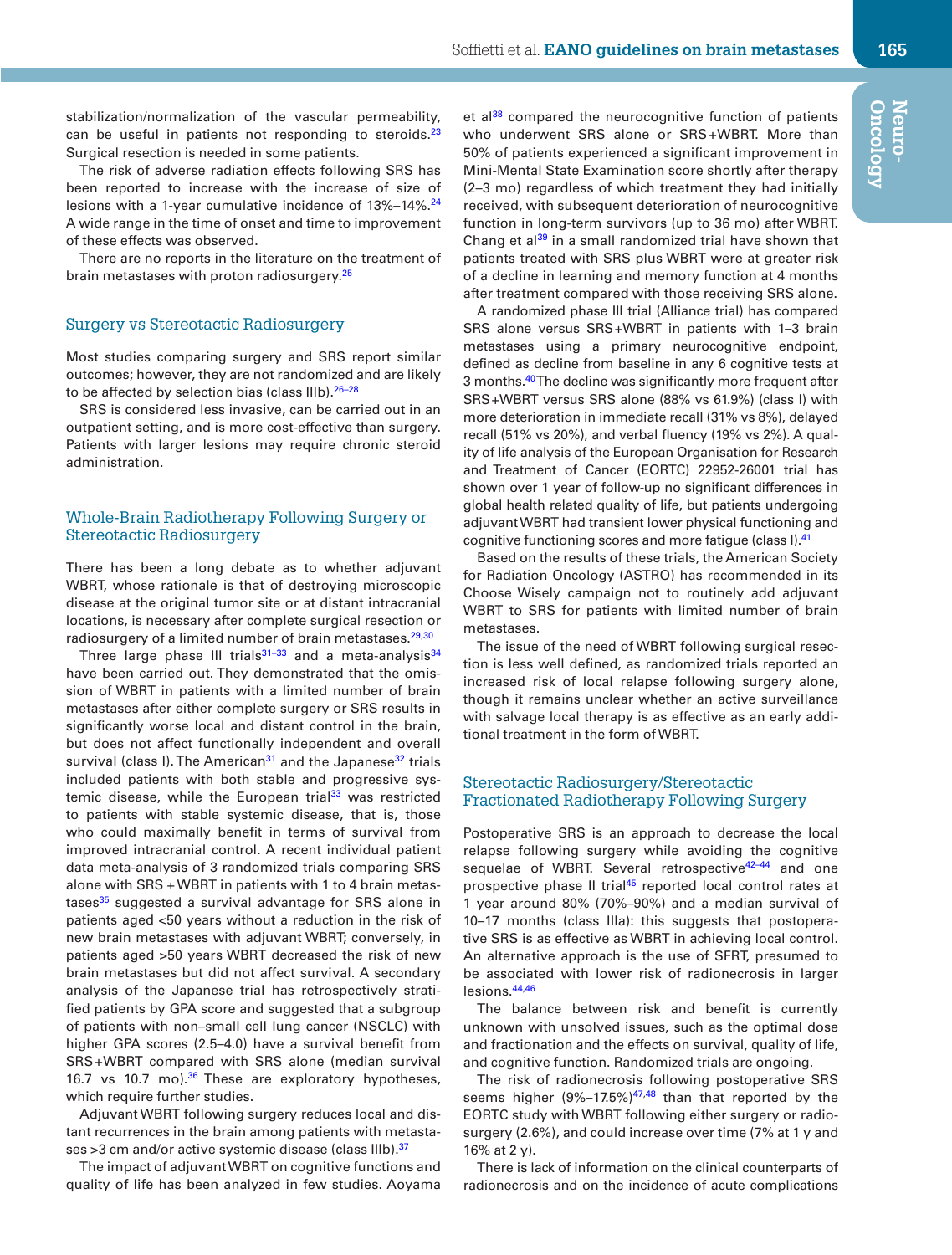of SRS, such as seizures, headache, and hemorrhage. One of the risks following SRS is the steroid dependency to control chronic edema: so far, neither frequency nor duration of steroid use following postoperative SRS has been analyzed.

SRS to the resection cavity is associated with a risk of leptomeningeal relapse in  $8\%$  to 13% of patients,  $49,50$  $49,50$ especially with breast histology (at 1 y 24% vs 9%): it is unknown whether the use of WBRT would decrease the risk of leptomeningeal relapse.

In conclusion, there is currently no high level of evidence in favor of SRS/SFRT following surgery of brain metastases <sup>[51](#page-10-19)</sup>

### Whole-Brain Radiotherapy

Overall, in the different studies of the past, a response following WBRT has been reported in up to 60% of patients; however, the neurological improvement could be partially attributable to steroids. Tumor volume reduction after WBRT has been associated with better neurocognitive function and prolonged survival.<sup>[52](#page-10-20)</sup> Median survival following WBRT alone in patients with multiple brain metastases ranges from 3 to 6 months, with 10%–15% of patients alive at 1 year. A meta-analysis of 39 trials has concluded that altered WBRT dose fractionation schemes are not superior in terms of OS, neurologic function, or symptom control as compared with standard fractionation (30 Gy in 10 fractions or 20 Gy in 5 fractions) (class  $I$ ).<sup>53</sup> A recent phase III non-inferiority trial in patients with brain metastases from NSCLC, not a candidate for either surgery or radiosurgery, has not shown differences in OS and quality of life between WBRT and supportive care (class I).<sup>[54](#page-10-22)</sup>

To date, radiosensitizers have not provided any clear additional benefit over conventional radiotherapy.

Mild to severe cognitive dysfunctions occur following WBRT, and new approaches (neuroprotective drugs, new techniques of radiotherapy) are being developed in order to minimize the potential negative impact of WBRT.

In a randomized double-blind, placebo-controlled phase III trial (RTOG 0614) the use of memantine, a neuroprotective compound, during and after WBRT has resulted in better cognitive function over time, specifically delaying time to cognitive decline and reducing the rates of decline in memory, executive function, and processing speed (class IIa).<sup>55</sup> Hippocampal avoidance WBRT using intensity modulated radiotherapy to reduce the radiation dose to the hippocampus $56$  is not associated with increased risk of recurrence in the low dose region.<sup>57</sup> A single arm phase II trial (RTOG 0933) has suggested that hippocampal avoidance may be associated with some sparing of WBRT-induced memory deficit and quality of life (class IIb),<sup>[58](#page-10-26)</sup> but these findings need confirmation in randomized trials currently under way.

### **Treatment of Recurrent Brain Metastases**

Reoperation has been suggested to yield a neurological improvement and prolongation of survival in patients with locally accessible brain relapse, high performance status, stable extracranial disease, and relatively long time to recurrence ( $>6$  mo) (class IIIb).<sup>7</sup> Salvage SRS after WBRT has been widely used (class IIIb).<sup>59-61</sup> In a large retrospective series, $61$  the median times to in-field and distant brain failure from salvage SRS were 14 months and 11.7 months, respectively, with a median time to CNS death of 9.31 months.

Reirradiation with SRS after local recurrence of an initial SRS has been employed in a limited number of patients, and the risk of long-term radionecrosis should be balanced against the potential but unproven clinical benefit.<sup>[62](#page-10-29)</sup>

Multiple courses of SRS for new brain metastases after an initial course of SRS with continued deferral of WBRT could yield high rates of local control, low risk of toxicity, and favorable duration of overall and neurologic progression-free survival (PFS).<sup>63</sup> A recent large retrospective series has reported that in patients undergoing multiple courses of SRS, the aggregate volume, but not the cumulative number of brain metastases, and the GPA score, as recalculated at the second course of SRS, correlate with duration of survival (class IIIb).<sup>64</sup>

### **Chemotherapy and Targeted Therapies**

### General Considerations

The level of evidence of studies on chemotherapy of brain metastases from solid tumors is class IIIa-b.<sup>[65](#page-10-32)</sup> Response rates reflect the sensitivity of the primary tumor: relatively high response rates in small cell lung cancer (30%– 80%), intermediate rates in breast cancer (30%–50%) and NSCLC (10%–30%), and low rates in melanoma (10%–15%); response in the brain does not always parallel that at the extracranial sites; the response to chemotherapy from most chemosensitive tumors could be of the same order as that observed after radiotherapy.

The association of radiotherapy and chemotherapy may improve response rates compared with radiotherapy alone but does not improve survival.

As for targeted therapies and immunotherapy, due to the increasing number of reports in the recent literature, the review and grading of evidence were restricted to clinical trials focused on brain metastases (mainly phase II trials).

Overall, the response rates of brain metastases to targeted agents in the different molecular subtypes seem higher than those observed after cytotoxic chemotherapy. However, the majority of targeted agents that have been investigated so far are small molecules, such as the first generation of tyrosine kinase inhibitors (TKIs), with a limited penetration of the blood–brain barrier (BBB), as they are substrates of active efflux transporters. Changing the schedule and/or regimen of administration (for instance, pulsatile dosing of the epidermal growth factor receptor [EGFR] inhibitor erlotinib) could increase the efficacy. Two factors limit the impact of the available targeted agents on brain metastases: an unpredictable lack of molecular concordance between the primary tumor and the brain metastases, and the rapid emergence of a secondary resistance, which can occur systemically but not necessarily in the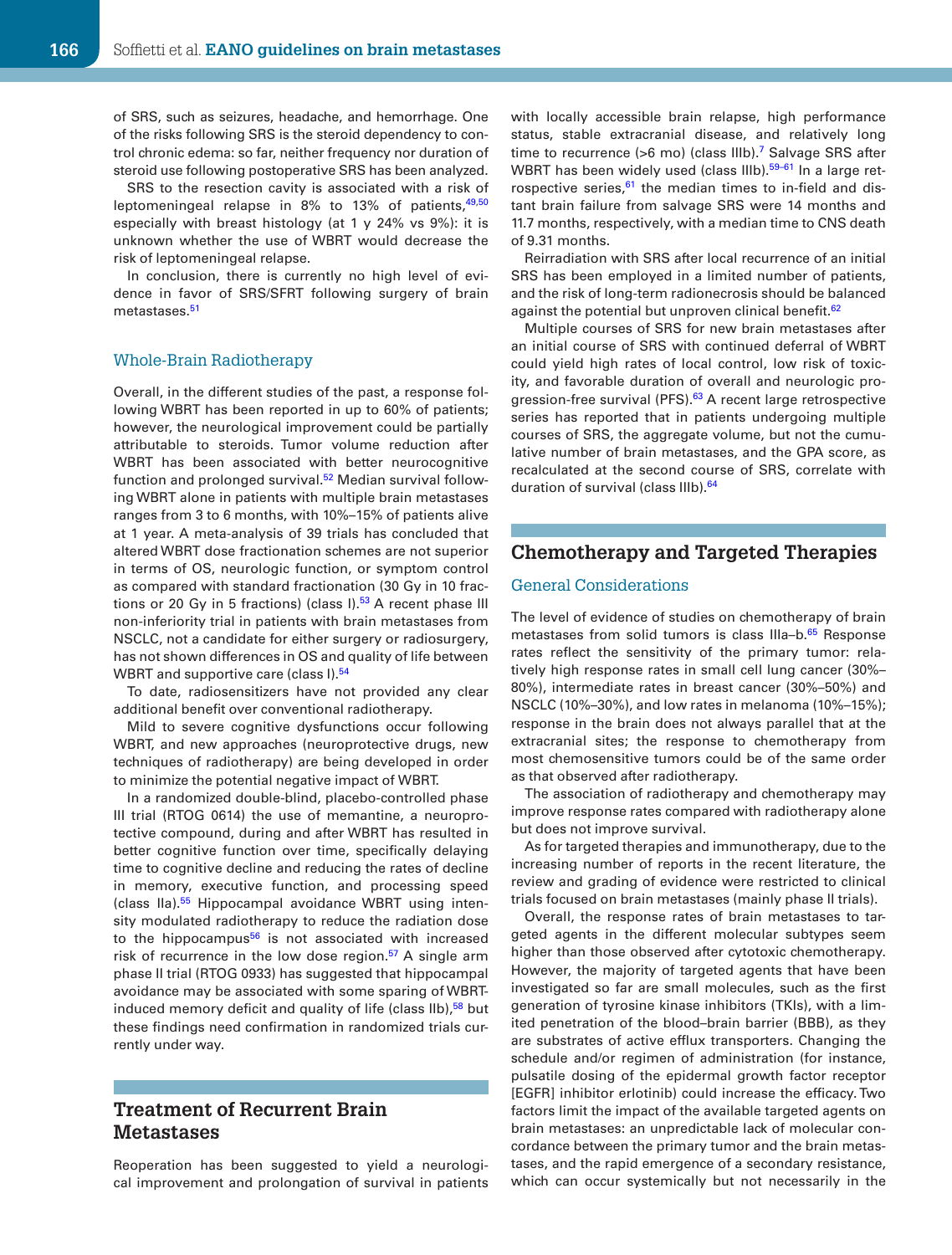CNS. To overcome all these limitations, several secondand third-generation small-molecule inhibitors are being investigated.

Last, there are numerous reports on the combination of immunotherapy and targeted therapies with SRS, but the literature on this issue is still too sparse. $66,67$  $66,67$  $66,67$  In this regard, an increased risk of radionecrosis following SRS and immunotherapy has been suggested.<sup>68</sup>

### Brain Metastases from NSCLC

Platinum compounds (cisplatin, carboplatin), alone or in combination with other agents (etoposide, vinorelbine, pemetrexed), are the most commonly used chemotherapeutics in the management of disseminated NSCLC and have been employed in the setting of brain metastases, either upfront or at recurrence after radiotherapy.<sup>[65](#page-10-32)</sup> The activity in terms of response rate is similar to that expected in the systemic setting and is higher in chemo-naïve patients.

Targeted agents in patients with sensitizing EGFR and anaplastic lymphoma kinase (ALK) mutations have shown activity. Response rates of brain metastases to EGFR TKI treatment (gefinitib, erlotinib, and afatinib) in patients with NSCLC harboring EGFR mutations reach 60%–80%, with rates of complete responses as high as 40%. Median OS is in the range of 15–20 months, and PFS in the brain is about 6.6–11.7 months, both significantly longer than for EGFR wild-type tumors.<sup>[69](#page-11-3)</sup>

Based on the high intracranial response rates, TKIs alone have been proposed as initial treatment instead of WBRT in patients harboring activating EGFR mutations and asymptomatic brain metastases,<sup>70-72</sup> although this approach could be associated with a higher risk of subsequent intracranial relapse. The use of primary TKIs can avoid the adverse effects of WBRT, although it is unlikely to avoid the need for subsequent WBRT. An alternative strategy is the use of cranial radiotherapy (SRS or WBRT) in combination with TKIs, which may improve PFS and OS compared with TKIs alone or radiotherapy with or without chemotherapy, although this is somewhat controversial and remains to be proven (class IIIa and b).<sup>73,[74](#page-11-6)</sup> A phase II study from China has reported that the combination of WBRT and erlotinib has tolerable toxicities, and suggested a prolonged PFS and OS (class  $IIb$ ).<sup>75</sup> Conversely, phase II (class IIa and b)<sup>76,77</sup> and phase III (class I)<sup>78</sup> trials in patients with NSCLC brain metastases not enriched for EGFR mutations failed to demonstrate a superiority of the combination of erlotinib with either SRS or WBRT over radiotherapy alone, with a suggestion of worse outcome in patients receiving the combined therapy. A Chinese phase II trial of WBRT with concurrent icotinib, another EGFR inhibitor, has suggested that the combination could improve survival compared with historical controls.<sup>[79](#page-11-11)</sup>

Other druggable alterations in NSCLC patients are the rearrangements of the ALK gene that seem to be constant between brain metastasis and primary tumor.<sup>[80](#page-11-12)</sup> NSCLC with ALK activating translocations is sensitive to treatment with the ALK inhibitor crizotinib. In a retrospective analysis of the clinical trial PROFILE, crizotinib has been associated with 55% intracranial control at 3 months of therapy in patients with ALK-rearranged NSCLC who were ALK inhibitor naïve and had brain metastases.<sup>81</sup> Crizotinib yielded 18%–33% responses using RECIST (Response Evaluation Criteria in Solid Tumors), and the efficacy was observed among both radiotherapy-naïve and preirradiated patients (class IIIb). Responses are generally short-lived, and most patients need subsequent WBRT. Whether WBRT should be employed immediately after crizotinib response or after progression is still unclear. A recent multi-institutional retrospective analysis has suggested that patients with brain metastases from ALK-rearranged NSCLC receiving radiotherapy (SRS and/or WBRT) and ALK inhibitors (crizotinib, ceritinib, alectinib) have a prolonged OS (around 49.5 mo) (class IIIb)[.82](#page-11-14)

Some efficacy with acceptable safety has been suggested in a phase II study of patients with asymptomatic untreated brain metastases from NSCLC with bevacizumab in combination with paclitaxel and carboplatin (class IIb).<sup>83</sup>

A recent early analysis of a phase II trial of the programmed cell death protein 1 inhibitor pembrolizumab has shown activity in untreated or previously irradiated brain metastases from NSCLC,<sup>[84](#page-11-16)</sup> but the trial is still ongoing.

### Brain Metastases from Breast Cancer

Chemotherapy regimens, variably combining capecitabine, cyclophosphamide, 5-fluorouracil, methotrexate, vincristine, cisplatin, and etoposide, are active in patients with brain metastases from breast cancer.<sup>65</sup>

The dual EGFR and human epidermal growth factor receptor (HER)2 TKI lapatinib has shown modest activity in a phase II study in HER2+ breast cancer patients with brain metastases following trastuzumab-based systemic chemo-therapy and WBRT (class IIb).<sup>[85](#page-11-17)</sup> CNS objective responses to lapatinib were observed in 6% of patients, and 21% experienced ≥20% volumetric reduction in the CNS lesions. Another phase II single arm study (LANDSCAPE) has shown that the association of lapatinib and capecitabine in patients with radiotherapy-naïve brain metastases from HER-positive metastatic breast cancer yields durable responses in up to 65% of patients (class  $IIb$ ).<sup>86</sup> A single arm phase II trial on neratinib (HER2 TKI) in patients with brain metastases previously treated with either WBRT or SRS has shown a response rate of 8% with an OS of 8.7 months (class IIb).<sup>[87](#page-11-19)</sup>

Due to a lack of prospective trials, it is not clear whether trastuzumab, which probably can cross a more permeable BBB within established brain metastases, can be active as well.<sup>88</sup> Several case reports and small patient series indicate that the antibody-drug conjugate T-DM1 (trastuzumab emtansine) may be active against brain metastases of HER2+ breast cancer (class IV).<sup>89,[90](#page-11-22)</sup> Few data only are available on the combination of different anti-HER2 agents. There are no reliable data on the efficacy of endocrine therapies.

### Brain Metastases from Melanoma

Fotemustine (response rate of 5%–25%) and temozolomide (response rate 6%–10%), either as single agent or in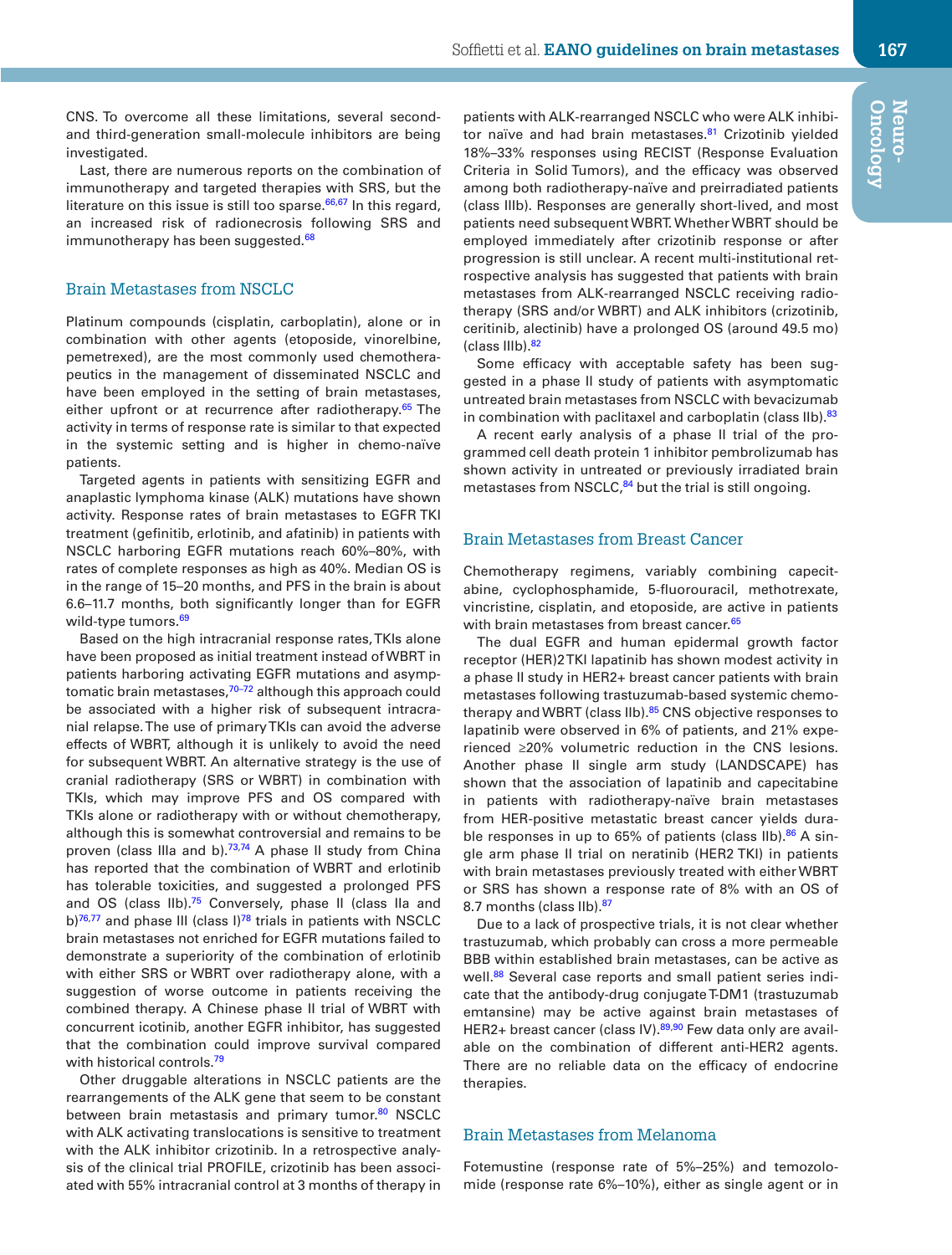combination with WBRT, are active agents against brain metastases from melanoma.<sup>65[,91](#page-11-23)</sup>

Ipilimumab is a human monoclonal antibody directed against cytotoxic T-lymphocyte-associated protein 4 that potentiates the antitumor immune response. Despite the fact that ipilimumab does not cross the BBB, the activation of the immune system and the migration of lymphocytes into the brain allow an antitumor effect also in the brain parenchyma.<sup>[92](#page-11-24)</sup> In a phase II study of ipilimumab in metastatic melanoma, 12 of 115 patients had brain metastases at enrollment.<sup>93</sup> Two of these patients achieved partial response (PR) and 3 had stable disease (SD). Both patients with PR and one with SD had an OS of over 4 years. In a retrospective analysis of 38 patients with brain metastases treated within the French Expanded Access Program (EAP), 3 had PR and 5 SD, and 1-year survival was 10.5%.<sup>94</sup> An open-label, single arm phase II trial included 2 cohorts of patients: 51 patients with asymptomatic brain metastases (cohort A) and 21 patients with symptomatic brain metas-tases controlled with corticosteroids (cohort B) (class IIb).<sup>[95](#page-11-27)</sup> Disease control (complete response [CR]+PR+SD) after 12 weeks was 26% in cohort A and 10% in cohort B, with median OS of 7.0 months and 3.7 months, respectively. The response rates were similar for intra- and extracranial disease in both cohorts, and neurological toxicity was mainly of grades 1–2. A single arm phase II study, NIBIT-M1, treated 86 patients with ipilimumab and fotemustine, of whom 20 had asymptomatic brain metastases at baseline,

mostly oligometastases<sup>96</sup>: 10 of these patients achieved disease control, and median PFS and OS were 4.5 months and 13.4 months, respectively. In an EAP study of stages 3 and 4 melanoma and asymptomatic brain metastases fail-ing or not tolerating other treatments, <sup>[97](#page-11-29)</sup> ipilimumab yielded a control rate of 27%, including 4 patients with CR and 13 with PR. Median PFS and OS were 2.8 and 4.3 months, respectively, and approximately one-fifth of patients were alive 1 year after starting ipilimumab.

Chemotherapy<sup>[96](#page-11-28)</sup> or radiotherapy<sup>[98](#page-11-30)</sup> could induce a release of tumor antigens, thus increasing the antitumor activity of ipilimumab. An abscopal effect has been seen in melanoma patients, in whom radiotherapy for one lesion induced a shrinkage of non-irradiated lesions.<sup>[99](#page-11-31)</sup> Sequence and timing of radiotherapy in relation to ipilimumab have not been fully elucidated.<sup>100[,101](#page-11-33)</sup> To sum up, immunotherapy with ipilimumab has activity in brain metastases from melanoma, and the effects seem similar in intra- and extracranial disease. In patients with symptomatic brain metastases, the effect is smaller, maybe due to corticosteroid treatment or alternatively the generally worse prognosis. An activity of programmed cell death protein 1 inhibitors, such as pembrolizumab and nivolumab, in brain metastases from melanoma has been suggested.<sup>84[,102](#page-11-34)</sup>

Mutations of v-raf murine sarcoma viral oncogene homolog B1 (BRAF) occur in approximately 50% of melanomas, resulting in a constitutive activation of the mitogen-activated protein kinase pathway, and BRAF

#### **Table 2** Recommendations at diagnosis

- When neurological symptoms and/or signs develop in a patient with known solid cancer, brain metastasis must always be suspected (Good Practice Point).
- Contrast-enhanced MRI is the method of choice for assessment of brain metastases. A differential diagnosis between brain metastases and primary brain tumors (especially malignant gliomas and primary CNS lymphomas) and nonneoplastic conditions (abscesses, infections, vascular diseases) must be considered, even in patients with history of solid cancer and/or multiple lesions (Good Practice Point).
- Diffusion-weighted MR imaging is useful to differentiate among ring-enhancing lesions brain metastases from pyogenic abscesses (level C).
- Advanced neuroimaging techniques, such as MRI perfusion, MR spectroscopy, PET with FDG [2-fluoro-2-deoxy-d-glucose] or amino acids, do not provide sufficient differentiation among enhancing lesions between brain metastases and other malignant brain tumors of glial or non-glial origin (Good Practice Point).
- In case of known primary tumor, systemic staging should include all the assessments required for the specific tumor type in order to define the activity of the primary lesion and the existence of extra cranial metastases (Good Practice Point).
- In case of unknown primary tumor, a thorough physical examination (including testes and skin inspection), CT of the chest/abdomen, and mammography and/or ultrasound of breast are recommended and, if negative, whole body FDG PET is recommended (Good Practice Point).
- A tissue diagnosis is mandatory in patients with suspected brain metastasis on MRI and unknown primary tumor after a systemic workup before any treatment is undertaken (Good Practice Point).
- A tissue diagnosis should be considered in patients with well-controlled systemic cancer when the neuroimaging appearance is atypical and/or a long interval has elapsed since the initial cancer diagnosis (Good Practice Point).
- Routine hematoxylin-eosin stain of the biopsy specimen usually is sufficient for a correct histological diagnosis. Immunohistochemical markers are required when the basic morphology is equivocal and/or the primary tumor is unknown in order to suggest the site of origin (Good Practice Point).
- Molecular markers that influence treatment decisions (predictive markers) should be assessed from brain metastasis tissue, if available, even when the respective marker(s) have already been assessed from tissue samples from extracranial tumor manifestations (Good Practice Point).
- CSF biochemistry and cytology are needed when a coexistent leptomeningeal involvement is suspected (Good Practice Point).
- Before treatment, patients should be assessed according to one of the existing prognostic scores (with preference for GPA score) (Good Practice Point).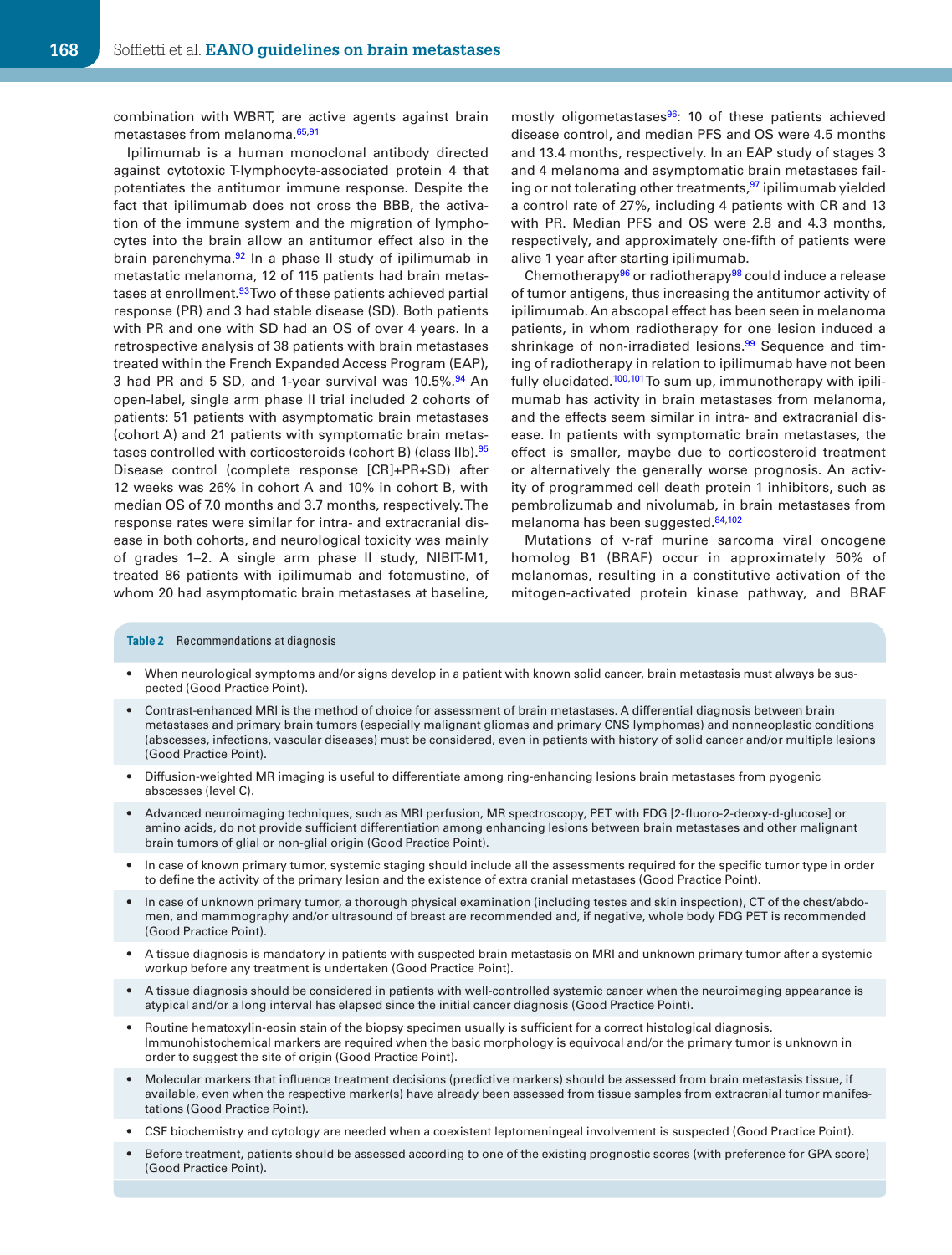**Table 3** Recommendations regarding treatment of newly diagnosed brain metastases

- Surgical resection should be considered in patients with a limited number (1 to 3) of newly diagnosed brain metastases, especially in case of lesions of ≥3 cm in diameter (symptomatic or not), lesions with necrotic or cystic appearance and edema/mass effect, lesions located in the posterior fossa with associated hydrocephalus, and lesions located in symptomatic eloquent areas (Good Practice Point).
- Surgical resection is recommended when the systemic disease is absent/controlled and the KPS is 60 or more, as it can prolong survival (level A).
- Surgical resection can be an option when the systemic disease is active but effective systemic treatment options are available or when the primary tumor is relatively radioresistant (ie, melanoma, renal carcinoma, colon carcinoma) (Good Practice Point).
- Stereotactic radiosurgery should be considered in patients with metastases of a diameter of ≤3–3.5 cm (level B).
- Stereotactic fractionated radiotherapy (SFRT) should be considered in patients with metastases larger than 3 cm in maximum diameter and a larger irradiation volume than 10 or 12 cm<sup>3</sup> due to increased toxicity and radiation necrosis of normal brain tissue (Good Practice Point).
- Stereotactic radiosurgery and/or stereotactic fractionated radiotherapy should be considered in patients with metastases that are not resectable due to location (ie, basal ganglia, brain stem, eloquent cortical areas) or with comorbidities precluding surgery (ie, older age, cardiovascular disease, etc) (Level C).
- When both surgical resection and SRS/SFRT are feasible, the choice should be made on a case-by-case basis with consideration given to tumor size, site, type of neurological symptoms, need for steroids, patient preference, and/or physician expertise (Good Practice Point).
- Following complete surgical resection or SRS for a limited number of brain metastases, adjuvant WBRT is not unequivocally recommended due to lack of a survival advantage and risk of neurocognitive dysfunctions (level A).
- When withholding adjuvant WBRT following complete surgical resection or SRS, a close monitoring with MRI (every 3–4 mo) is recommended (Good Practice Point).
- When withholding adjuvant WBRT after surgical resection of brain metastases, postoperative stereotactic radiosurgery or stereotactic fractionated radiotherapy to the resection cavity should be given to maintain and increase local control (level C). As the post-resection cavity volume is usually smaller than pre-resection metastasis volume, it is recommended to perform a postoperative dedicated brain MRI for the SRS/SFRT, while the timing appears not to be relevant (Good Practice Point).
- When employing initial WBRT, a monitoring of cognitive functions with specific batteries is recommended (Good Practice Point).
- The decision regarding whether to employ SRS, SFRT, WBRT, alone or in combination, for patients with multiple brain metastases comes down to clinical discretion, patient preference and logistical considerations with the absolute number of brain metastases becoming less crucial (Good Practice Point).
- WBRT or best supportive care should be considered for patients with short life expectancy (low KPS score and/or progressive systemic disease) (level B).

mutation status is usually concordant between extracranial tumor and brain metastasis.<sup>103</sup> The BRAF inhibitor vemurafenib has documented activity in brain metastases from BRAF-mutated melanomas.<sup>104</sup> An open-label pilot study included 24 patients with BRAF-mutated advanced melanoma and symptomatic brain metastases (class IIIa).<sup>105</sup> All patients were on corticosteroids for symptom control, and had progressed after previous surgery or radiotherapy. Of 19 patients with measurable intracranial disease, 3 had a PR and 13 an SD. Median duration of response in the brain was 4.4 months with median OS of 5.3 months. In a retrospective review of 22 patients with asymptomatic brain metastases (class IIIb),<sup>106</sup> a 50% response rate was seen regardless of whether they had previous local therapy to the brain or not, and clinical benefit was reported for two-thirds of patients. Median time to progression and median OS were 23 and 46 weeks, respectively, for patients with objective response, and 12 weeks and 21 weeks for patients without objective response.

Two studies are available on the other BRAF inhibitor, dabrafenib. A phase I study included 10 patients with asymptomatic, untreated brain metastases; 9 achieved a decrease in the size of brain lesions and 4 achieved CR (class IIIb) with a median PFS of 4.2 months.<sup>[107](#page-12-3)</sup>

**Table 4** Recommendations regarding treatment of recurrent brain metastasis

- Surgery can be an option in selected patients with favorable prognostic factors (younger age, high performance status, controlled systemic disease) and accessible location or when a differential diagnosis between tumor regrowth and radionecrosis (especially following SRS) is required (level C).
- Salvage SRS following initial WBRT can be an option in terms of local tumor control and survival (level C).
- Multiple courses of SRS for new brain metastases after an initial course of SRS can represent an alternative to WBRT (level C).

The multicenter, open-label, phase II BREAK-MB trial enrolled 172 patients with asymptomatic, untreated (cohort A) or progressive (cohort B) brain metastases in melanoma patients with V600E or V600K mutation for treatment with dabrafenib (class IIb).<sup>108</sup> Over 80% of patients in both cohorts with V600E mutations had intracranial disease control (CR+PR+SD), median PFS was longer than 16 weeks in both cohorts, and OS exceeded 31 weeks.The combination of BRAF inhibitors and SRS could improve survival, $109,110$  but an increase of toxicities **Oncology Neuro-**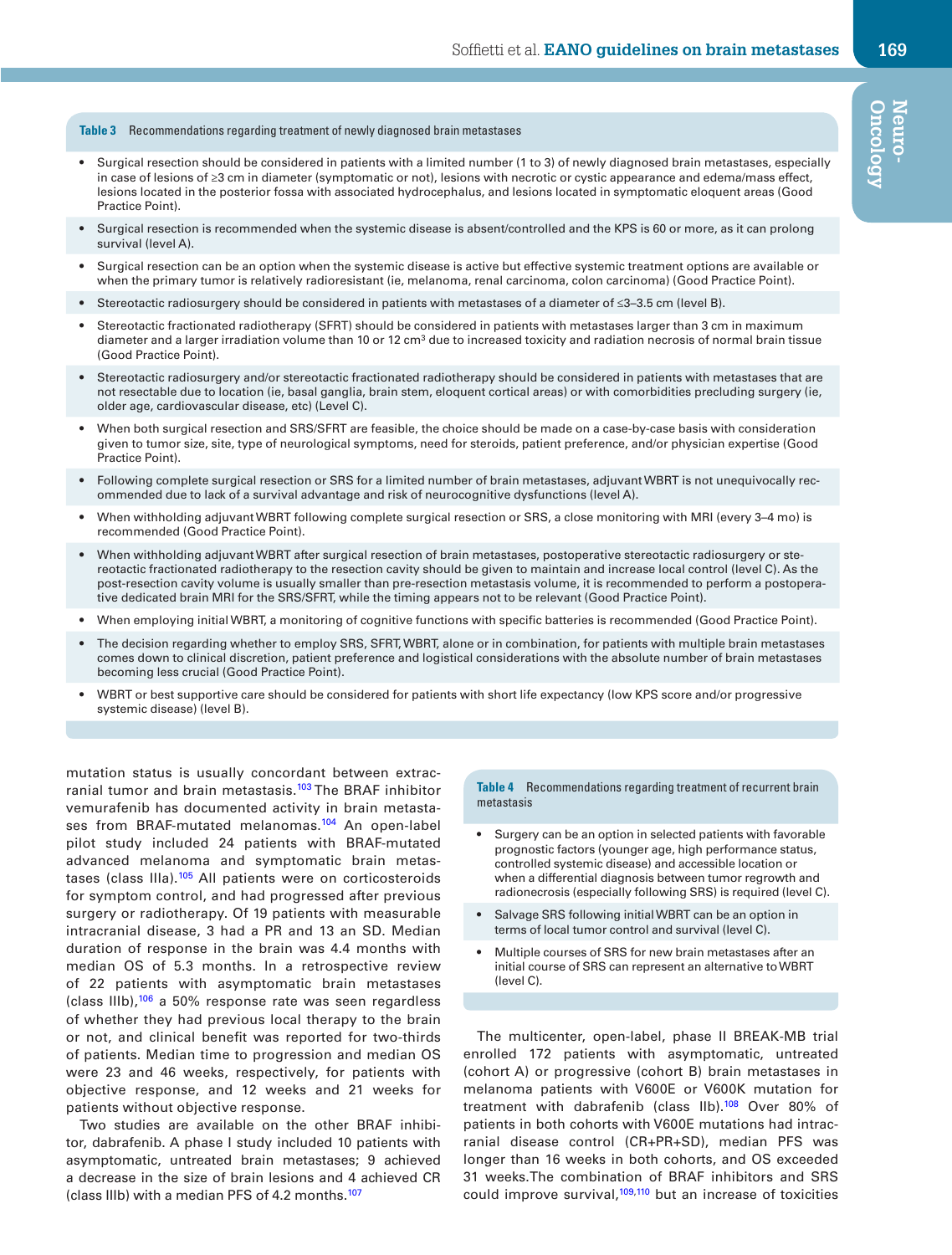#### **Table 5** Recommendations regarding medical therapy

- Conventional chemotherapy may be the initial treatment for patients with brain metastases from chemosensitive tumors, like SCLC or breast cancer, especially when small and/or asymptomatic (Good Practice Point).
- No targeted agents are currently registered for the treatment of brain metastases from any solid tumors (Good Practice Point).
- Patients with brain metastases from NSCLC harboring activating EGFR mutations or ALK rearrangements can derive benefit from the use of specific TKIs (level C).
- Continuous HER2 blockade should be offered to patients with CNS metastases of HER2 positive breast cancer (Good Practice Point).
- Patients with brain metastases from HER2 positive breast cancer can derive benefit from the use of lapatinib, alone or associated with capecitabine (level C).
- Patients with melanoma and brain metastases can derive benefit from targeted agents either ipilimumab or BRAF inhibitors (level C).
- Patients with renal cell carcinoma and brain metastases can derive benefit from multitarget TKIs, in particular sunitinib (Good Practice Point).
- Overall, while SRS or WBRT remain the mainstay of initial therapy, in selected patients with asymptomatic and small brain metastases targeted agents may be a reasonable option for an upfront treatment (Good Practice Point).
- Ultimately, patients with solid tumors and brain metastases should be encouraged to participate in clinical trials with targeted agents, when available (Good Practice Point).
- Pausing of treatment with novel systemic agents during radiotherapy to the brain should be considered to minimize the risk of unexpected toxicities (Good Practice Point).

#### **Table 6** Recommendations regarding supportive care

- For symptomatic patients, dexamethasone is the corticosteroid of choice and a twice-daily dosing is sufficient. Total daily doses range between 4 mg and 32 mg (Good Practice Point).
- An attempt to reduce the dose of steroids in order to minimize side effects from chronic steroid administration should be undertaken once the maximum neurological improvement has been obtained (Good Practice Point).
- Asymptomatic patients do not need steroids, while steroids may reduce the acute or subacute side effects of WBRT or SRS (Good Practice Point).
- Anticonvulsants should not be prescribed prophylactically (level A).
- In patients who suffer from seizures and need a concomitant treatment with chemotherapeutics or targeted agents, enzymeinducing antiepileptic drugs should be avoided (level B).
- In patients with venous-thrombo-embolism (VTE), low-molecular-weight-heparin (LMWH) is effective and well tolerated for both initial therapy and secondary prophylaxis (level A). A duration ranging from 3 to 6 months is recommended for the anticoagulant treatment (Good Practice Point); however, there are some data supporting longer use in patient with active malignancies and those with recurrence despite therapy. Prophylaxis in patients undergoing surgery is recommended (level B recommendation).
- Bevacizumab treatment can be considered for symptomatic radionecrosis (Good Practice Point).

could occur. A superior efficacy of combination therapies (BRAF and MEK [mitogen/extracellular signal-regulated kinase] inhibitors, nivolumab and ipilimumab) is emerging in metastatic melanoma, $111$  but there are no data on brain metastases thus far.

#### Renal Cell Carcinoma

Some retrospective series have described responses of brain metastases to sunitinib, $112,113$  $112,113$  mostly in patients with small, asymptomatic metastases. In an open label EAP study, sunitinib displayed a response rate of 12%, with PFS and OS of 5.6 months and 9.2 months, respectively (class IIIb).<sup>112</sup> In another recent retrospective series on the efficacy of targeted therapies (sunitinib in 41 of 65 patients), a median OS of 12.2 months

was observed (class IV).<sup>114</sup> Conversely, in a small phase II study of 16 patients with untreated brain metastases receiving sunitinib, 5 patients had SD only.<sup>[115](#page-12-11)</sup> A synergism between targeted therapies and SRS has been suggested.<sup>[116](#page-12-12)</sup>

**Supportive care**: This section can be found in the Supplementary material.

### **Conclusion**

Our guidelines represent the state of knowledge at the time of writing. The European Association of Neuro-Oncology website will provide future updates of these guidelines.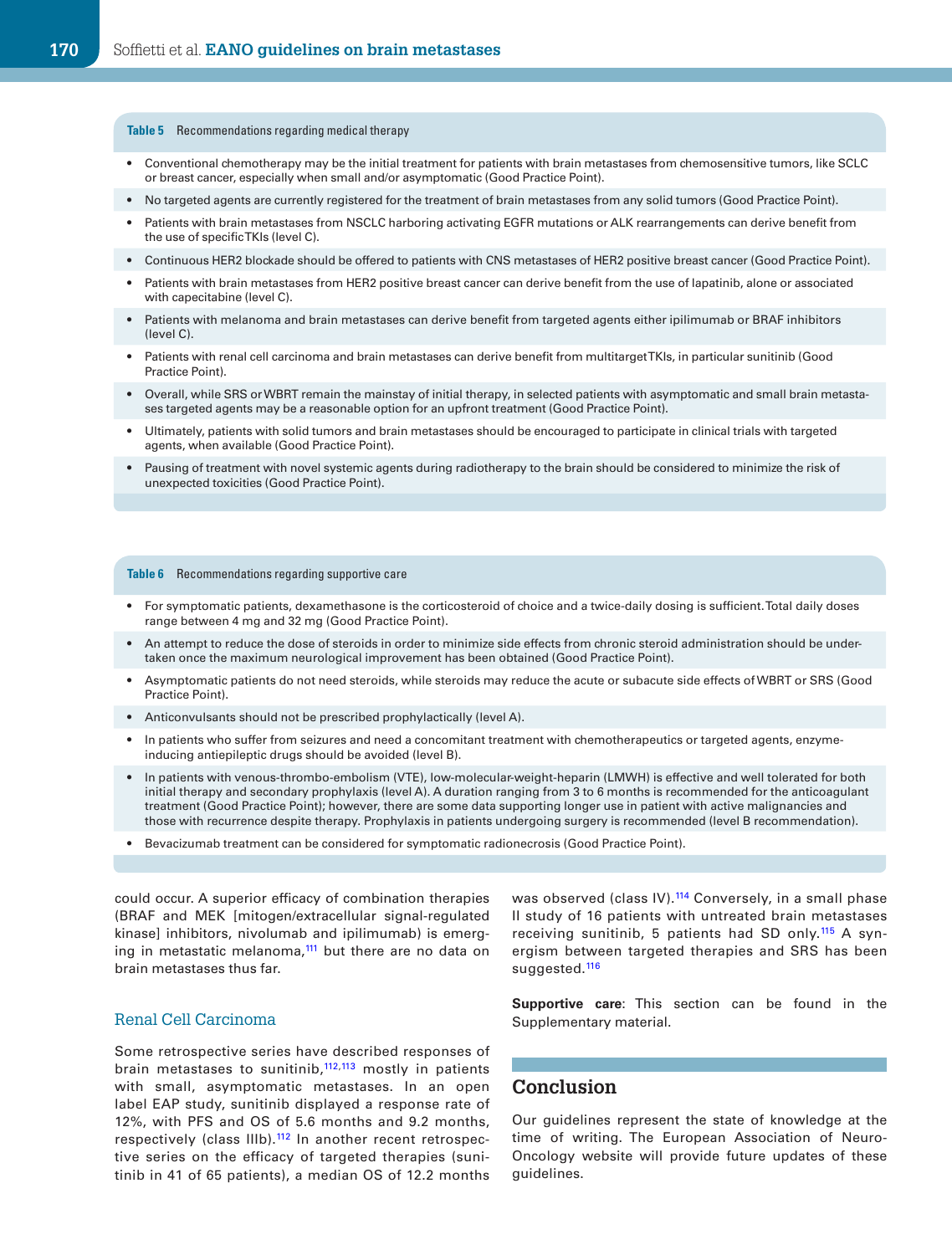## **Supplementary Material**

Supplementary material is available online at *Neuro-Oncology* (http://neuro-oncology.oxfordjournals.org/).

# **Funding**

This work did not receive any funding.

**Conflict of interest statement.** None declared.

# **References**

- <span id="page-9-0"></span>1. Davis FG, Dolecek TA, McCarthy BJ, et al. Toward determining the lifetime occurrence of metastatic brain tumors estimated from 2007 United States cancer incidence data. *Neuro Oncol*. 2012;14(9):1171–1177.
- <span id="page-9-1"></span>2. Gaspar L, Scott C, Rotman M, et al. Recursive partitioning analysis (RPA) of prognostic factors in three Radiation Therapy Oncology Group (RTOG) brain metastases trials. *Int J Radiat Oncol Biol Phys*. 1997;37(4):745–751.
- <span id="page-9-2"></span>3. Sperduto PW, Chao ST, Sneed PK, et al. Diagnosis-specific prognostic factors, indexes, and treatment outcomes for patients with newly diagnosed brain metastases: a multi-institutional analysis of 4,259 patients. *Int J Radiat Oncol Biol Phys*. 2010;77(3):655–661.
- <span id="page-9-3"></span>4. Patchell RA, Tibbs PA, Walsh JW, et al. A randomized trial of surgery in the treatment of single metastases to the brain. *N Engl J Med*. 1990;322(8):494–500.
- 5. Vecht CJ, Haaxma-Reiche H, Noordijk EM, et al. Treatment of single brain metastasis: radiotherapy alone or combined with neurosurgery? *Ann Neurol*. 1993;33(6):583–590.
- <span id="page-9-4"></span>6. Mintz AH, Kestle J, Rathbone MP, et al. A randomized trial to assess the efficacy of surgery in addition to radiotherapy in patients with a single cerebral metastasis. *Cancer*. 1996;78(7):1470–1476.
- <span id="page-9-5"></span>7. Vogelbaum MA, Suh JH. Resectable brain metastases. *J Clin Oncol*. 2006;24(8):1289–1294.
- <span id="page-9-6"></span>8. Kamp MA, Rapp M, Bühner J, et al. Early postoperative magnet resonance tomography after resection of cerebral metastases. *Acta Neurochir (Wien)*. 2015;157(9):1573–1580.
- <span id="page-9-7"></span>9. Patel AJ, Suki D, Hatiboglu MA, et al. Impact of surgical methodology on the complication rate and functional outcome of patients with a single brain metastasis. *J Neurosurg*. 2015;122(5):1132–1143.
- <span id="page-9-8"></span>10. Suki D, Abouassi H, Patel AJ, et al. Comparative risk of leptomeningeal disease after resection or stereotactic radiosurgery for solid tumor metastasis to the posterior fossa. *J Neurosurg*. 2008;108(2):248–257.
- <span id="page-9-9"></span>11. Pollock BE, Brown PD, Foote RL, et al. Properly selected patients with multiple brain metastases may benefit from aggressive treatment of their intracranial disease. *J Neurooncol*. 2003;61(1):73–80.
- <span id="page-9-10"></span>12. Baumert BG, Rutten I, Dehing-Oberije C, et al. A pathology-based substrate for target definition in radiosurgery of brain metastases. *Int J Radiat Oncol Biol Phys*. 2006;66(1):187–194.
- <span id="page-9-11"></span>13. Shaw E, Scott C, Souhami L, et al. Single dose radiosurgical treatment of recurrent previously irradiated primary brain tumors and brain

metastases: final report of RTOG protocol 90-05. *Int J Radiat Oncol Biol Phys*. 2000;47(2):291–298.

- <span id="page-9-12"></span>14. Lippitz B, Lindquist C, Paddick I, et al. Stereotactic radiosurgery in the treatment of brain metastases: the current evidence. *Cancer Treat Rev*. 2014;40(1):48–59.
- <span id="page-9-13"></span>15. Karlsson B, Hanssens P, Wolff R, et al. Thirty years' experience with Gamma Knife surgery for metastases to the brain. *J Neurosurg*. 2009;111(3):449–457.
- <span id="page-9-14"></span>16. Yamamoto M, Serizawa T, Shuto T, et al. Stereotactic radiosurgery for patients with multiple brain metastases (JLGK0901): a multi-institutional prospective observational study. *Lancet Oncol*. 2014;15(4):387–395.
- <span id="page-9-15"></span>17. Manon R, O'Neill A, Knisely J, et al. Eastern Cooperative Oncology Group. Phase II trial of radiosurgery for one to three newly diagnosed brain metastases from renal cell carcinoma, melanoma, and sarcoma: an Eastern Cooperative Oncology Group study (E 6397). *J Clin Oncol*. 2005;23(34):8870–8876.
- <span id="page-9-16"></span>18. Watanabe S, Yamamoto M, Sato Y, et al. Stereotactic radiosurgery for brain metastases: a case-matched study comparing treatment results for patients 80 years of age or older versus patients 65-79 years of age. *J Neurosurg*. 2014;121(5):1148–1157.
- <span id="page-9-17"></span>19. Andrews DW, Scott CB, Sperduto PW, et al. Whole brain radiation therapy with or without stereotactic radiosurgery boost for patients with one to three brain metastases: phase III results of the RTOG 9508 randomised trial. *Lancet*. 2004;363(9422):1665–1672.
- <span id="page-9-18"></span>20. Sperduto PW, Shanley R, Luo X, et al. Secondary analysis of RTOG 9508, a phase 3 randomized trial of whole-brain radiation therapy versus WBRT plus stereotactic radiosurgery in patients with 1-3 brain metastases; poststratified by the graded prognostic assessment (GPA). *Int J Radiat Oncol Biol Phys*. 2014;90(3):526–531.
- <span id="page-9-19"></span>21. Maldaun MV, Aguiar PH, Lang F, et al. Radiosurgery in the treatment of brain metastases: critical review regarding complications. *Neurosurg Rev*. 2008;31(1):1–8; discussion 8.
- <span id="page-9-20"></span>22. Chao ST, Ahluwalia MS, Barnett GH, et al. Challenges with the diagnosis and treatment of cerebral radiation necrosis. *Int J Radiat Oncol Biol Phys*. 2013;87(3):449–457.
- <span id="page-9-21"></span>23. Boothe D, Young R, Yamada Y, et al. Bevacizumab as a treatment for radiation necrosis of brain metastases post stereotactic radiosurgery. *Neuro Oncol*. 2013;15(9):1257–1263.
- <span id="page-9-22"></span>24. Sneed PK, Mendez J, Vemer-van den Hoek JG, et al. Adverse radiation effect after stereotactic radiosurgery for brain metastases: incidence, time course, and risk factors. *J Neurosurg*. 2015;123(2):373–386.
- <span id="page-9-23"></span>25. Combs SE, Kessel K, Habermehl D, et al. Proton and carbon ion radiotherapy for primary brain tumors and tumors of the skull base. *Acta Oncol*. 2013;52(4):1504–1509.
- <span id="page-9-24"></span>26. Auchter RM, Lamond JP, Alexander E, et al. A multiinstitutional outcome and prognostic factor analysis of radiosurgery for resectable single brain metastasis. *Int J Radiat Oncol Biol Phys*. 1996;35(1):27–35.
- 27. Muacevic A, Kreth FW, Horstmann GA, et al. Surgery and radiotherapy compared with gamma knife radiosurgery in the treatment of solitary cerebral metastases of small diameter. *J Neurosurg*. 1999;91(1):35–43.
- <span id="page-9-25"></span>28. Muacevic A, Wowra B, Siefert A, et al. Microsurgery plus whole brain irradiation versus Gamma Knife surgery alone for treatment of single metastases to the brain: a randomized controlled multicentre phase III trial. *J Neurooncol*. 2008;87(3):299–307.
- <span id="page-9-26"></span>29. Sneed PK, Suh JH, Goetsch SJ, et al. A multi-institutional review of radiosurgery alone vs. radiosurgery with whole brain radiotherapy as the initial management of brain metastases. *Int J Radiat Oncol Biol Phys*. 2002;53(3):519–526.
- <span id="page-9-27"></span>30. Regine WF, Huhn JL, Patchell RA, et al. Risk of symptomatic brain tumor recurrence and neurologic deficit after radiosurgery alone in patients with newly diagnosed brain metastases: results and implications. *Int J Radiat Oncol Biol Phys*. 2002;52(2):333–338.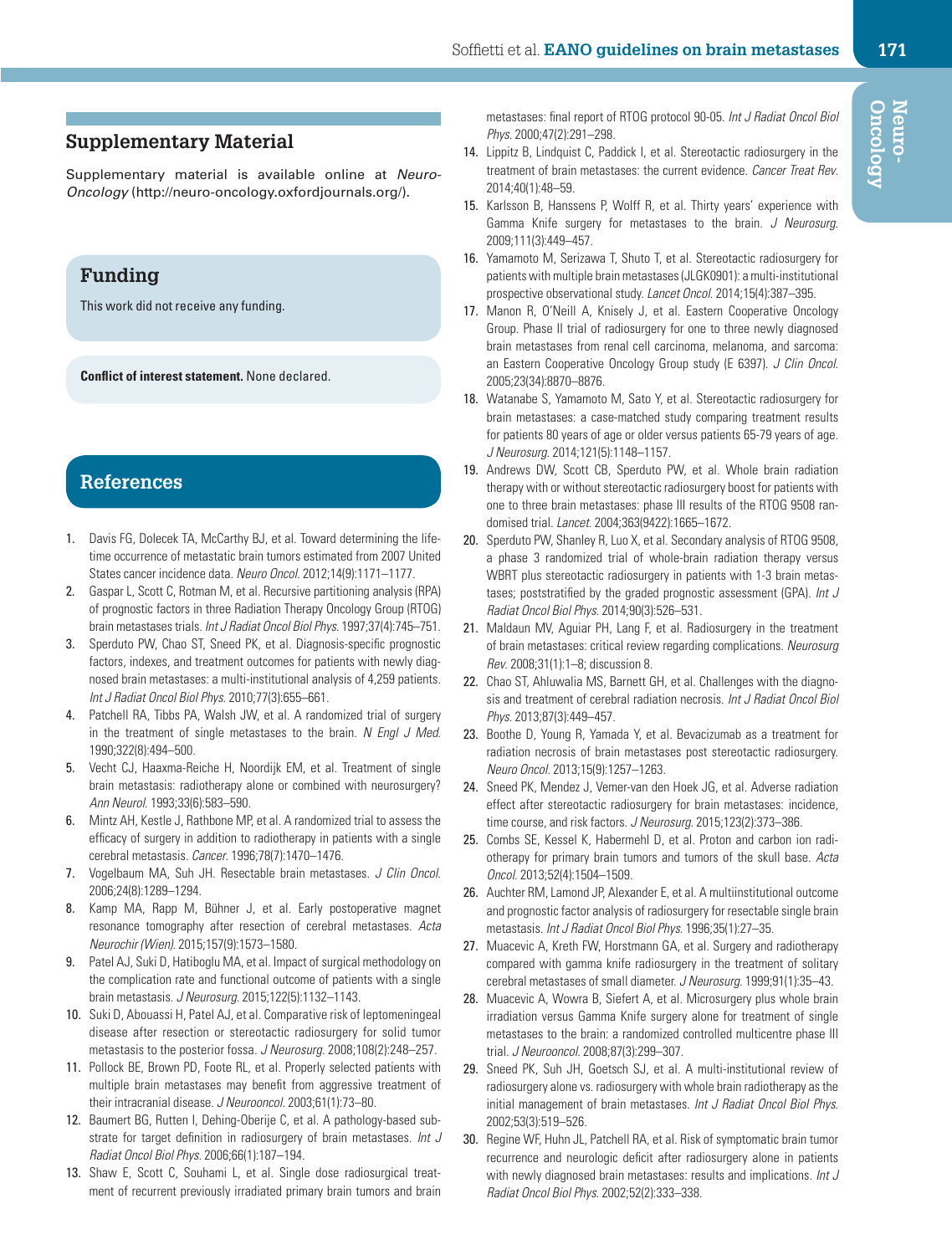- <span id="page-10-0"></span>31. Patchell RA, Tibbs PA, Regine WF, et al. Postoperative radiotherapy in the treatment of single metastases to the brain: a randomized trial. *JAMA*. 1998;280(17):1485–1489.
- <span id="page-10-2"></span>32. Aoyama H, Shirato H, Tago M, et al. Stereotactic radiosurgery plus whole-brain radiation therapy vs stereotactic radiosurgery alone for treatment of brain metastases: a randomized controlled trial. *JAMA*. 2006;295(21):2483–2491.
- <span id="page-10-3"></span>33. Kocher M, Soffietti R, Abacioglu U, et al. Adjuvant whole-brain radiotherapy versus observation after radiosurgery or surgical resection of one to three cerebral metastases: results of the EORTC 22952-26001 study. *J Clin Oncol*. 2011;29(2):134–141.
- <span id="page-10-1"></span>34. Tsao M, Xu W, Sahgal A. A meta-analysis evaluating stereotactic radiosurgery, whole-brain radiotherapy, or both for patients presenting with a limited number of brain metastases. *Cancer*. 2012;118(9):2486–2493.
- <span id="page-10-4"></span>35. Sahgal A, Aoyama H, Kocher M, et al. Phase 3 trials of stereotactic radiosurgery with or without whole-brain radiation therapy for 1 to 4 brain metastases: individual patient data meta-analysis. *Int J Radiat Oncol Biol Phys*. 2015;91(4):710–717.
- <span id="page-10-5"></span>36. Aoyama H, Tago M, Shirato H; Japanese Radiation Oncology Study Group 99-1 (JROSG 99-1) Investigators. Stereotactic radiosurgery with or without whole-brain radiotherapy for brain metastases: secondary analysis of the JROSG 99-1 randomized clinical trial. *JAMA Oncol*. 2015;1(4):457–464.
- <span id="page-10-6"></span>37. McPherson CM, Suki D, Feiz-Erfan I, et al. Adjuvant whole-brain radiation therapy after surgical resection of single brain metastases. *Neuro Oncol*. 2010;12(7):711–719.
- <span id="page-10-7"></span>38. Aoyama H, Tago M, Kato N, et al. Neurocognitive function of patients with brain metastasis who received either whole brain radiotherapy plus stereotactic radiosurgery or radiosurgery alone. *Int J Radiat Oncol Biol Phys*. 2007;68(5):1388–1395.
- <span id="page-10-8"></span>39. Chang EL, Wefel JS, Hess KR, et al. Neurocognition in patients with brain metastases treated with radiosurgery or radiosurgery plus whole-brain irradiation: a randomised controlled trial. *Lancet Oncol*. 2009;10(11):1037–1044.
- <span id="page-10-9"></span>40. Brown PD. NCCTG N0574 (Alliance): A phase III randomized trial of whole brain radiation therapy (WBRT) in addition to radiosurgery (SRS) in patients with 1 to 3 brain metastases. Paper presented at: 2015 ASCO 51st Annual Meeting 2015; Chicago, IL.
- <span id="page-10-10"></span>41. Soffietti R, Kocher M, Abacioglu UM, et al. A European Organisation for Research and Treatment of Cancer phase III trial of adjuvant wholebrain radiotherapy versus observation in patients with one to three brain metastases from solid tumors after surgical resection or radiosurgery: quality-of-life results. *J Clin Oncol*. 2013;31(1):65–72.
- <span id="page-10-11"></span>42. Soltys SG, Adler JR, Lipani JD, et al. Stereotactic radiosurgery of the postoperative resection cavity for brain metastases. *Int J Radiat Oncol Biol Phys*. 2008;70(1):187–193.
- 43. Choi CY, Chang SD, Gibbs IC, et al. Stereotactic radiosurgery of the postoperative resection cavity for brain metastases: prospective evaluation of target margin on tumor control. *Int J Radiat Oncol Biol Phys*. 2012;84(2):336–342.
- <span id="page-10-13"></span>44. Amsbaugh MJ, Boling W, Woo S. Tumor bed radiosurgery: an emerging treatment for brain metastases. *J Neurooncol*. 2015;123(2):197–203.
- <span id="page-10-12"></span>45. Brennan C, Yang TJ, Hilden P, et al. A phase 2 trial of stereotactic radiosurgery boost after surgical resection for brain metastases. *Int J Radiat Oncol Biol Phys*. 2014;88(1):130–136.
- <span id="page-10-14"></span>46. Eaton BR, LaRiviere MJ, Kim S, et al. Hypofractionated radiosurgery has a better safety profile than single fraction radiosurgery for large resected brain metastases. *J Neurooncol*. 2015;123(4):103–111.
- <span id="page-10-15"></span>47. Minniti G, Esposito V, Clarke E, et al. Multidose stereotactic radiosurgery (9 Gy  $\times$  3) of the postoperative resection cavity for treatment of large brain metastases. *Int J Radiat Oncol Biol Phys*. 2013;86(4):623–629.
- <span id="page-10-16"></span>48. Ling DC, Vargo JA, Wegner RE, et al. Postoperative stereotactic radiosurgery to the resection cavity for large brain metastases: clinical

outcomes, predictors of intracranial failure, and implications for optimal patient selection. *Neurosurgery*. 2015;76(2):150–156; discussion 156.

- <span id="page-10-17"></span>49. Atalar B, Modlin LA, Choi CY, et al. Risk of leptomeningeal disease in patients treated with stereotactic radiosurgery targeting the postoperative resection cavity for brain metastases. *Int J Radiat Oncol Biol Phys*. 2013;87(4):713–718.
- <span id="page-10-18"></span>50. Hsieh J, Elson P, Otvos B, et al. Tumor progression in patients receiving adjuvant whole-brain radiotherapy vs localized radiotherapy after surgical resection of brain metastases. *Neurosurgery*. 2015;76(4):411–420.
- <span id="page-10-19"></span>51. Roberge D, Parney I, Brown PD. Radiosurgery to the postoperative surgical cavity: who needs evidence? *Int J Radiat Oncol Biol Phys*. 2012;83(2):486–493.
- <span id="page-10-20"></span>52. Li J, Bentzen SM, Renschler M, Mehta MP. Regression after wholebrain radiation therapy for brain metastases correlates with survival and improved neurocognitive function. *J Clin Oncol*. 2007;25(10):1260–1266.
- <span id="page-10-21"></span>53. Tsao MN, Lloyd N, Wong RK, et al. Whole brain radiotherapy for the treatment of newly diagnosed multiple brain metastases. *Cochrane Database Syst Rev*. 2012;4(6):349–355.
- <span id="page-10-22"></span>54. Langley RE, Stephens RJ, Nankivell M, et al. Interim data from the Medical Research Council QUARTZ Trial: does whole brain radiotherapy affect the survival and quality of life of patients with brain metastases from non-small cell lung cancer? *Clin Oncol (R Coll Radiol)*. 2013;25(7):23–30.
- <span id="page-10-23"></span>55. Brown PD, Pugh S, Laack NN, et al. Radiation Therapy Oncology Group (RTOG). Memantine for the prevention of cognitive dysfunction in patients receiving whole-brain radiotherapy: a randomized, doubleblind, placebo-controlled trial. *Neuro Oncol*. 2013;15(10):1429–1437.
- <span id="page-10-24"></span>56. Suh JH. Hippocampal-avoidance whole-brain radiation therapy: a new standard for patients with brain metastases? *J Clin Oncol*. 2014;32(34):3789–3791.
- <span id="page-10-25"></span>57. Marsh JC, Herskovic AM, Gielda BT, et al. Intracranial metastatic disease spares the limbic circuit: a review of 697 metastatic lesions in 107 patients. *Int J Radiat Oncol Biol Phys*. 2010;76(2):504–512.
- <span id="page-10-26"></span>58. Gondi V, Pugh SL, Tome WA, et al. Preservation of memory with conformal avoidance of the hippocampal neural stem-cell compartment during whole-brain radiotherapy for brain metastases (RTOG 0933): a phase II multi-institutional trial. *J Clin Oncol*. 2014;32(34):3810–3816.
- <span id="page-10-27"></span>59. Caballero JA, Sneed PK, Lamborn KR, et al. Prognostic factors for survival in patients treated with stereotactic radiosurgery for recurrent brain metastases after prior whole brain radiotherapy. *Int J Radiat Oncol Biol Phys*. 2012;83(1):303–309.
- 60. Kurtz G, Zadeh G, Gingras-Hill G, et al. Salvage radiosurgery for brain metastases: prognostic factors to consider in patient selection. *Int J Radiat Oncol Biol Phys*. 2014;88(1):137–142.
- <span id="page-10-28"></span>61. Lucas JT Jr, Colmer HG 4th, White L, et al. Competing risk analysis of neurologic versus nonneurologic death in patients undergoing radiosurgical salvage after whole-brain radiation therapy failure: who actually dies of their brain metastases? *Int J Radiat Oncol Biol Phys*. 2015;92(5):1008–1015.
- <span id="page-10-29"></span>62. Kim DH, Schultheiss TE, Radany EH, et al. Clinical outcomes of patients treated with a second course of stereotactic radiosurgery for locally or regionally recurrent brain metastases after prior stereotactic radiosurgery. *J Neurooncol*. 2013;115(1):37–43.
- <span id="page-10-30"></span>63. Kondziolka D, Kano H, Harrison GL, et al. Stereotactic radiosurgery as primary and salvage treatment for brain metastases from breast cancer. Clinical article. *J Neurosurg*. 2011;114(3):792–800.
- <span id="page-10-31"></span>64. Shultz DB, Modlin LA, Jayachandran P, et al. Repeat courses of stereotactic radiosurgery (SRS), deferring whole-brain irradiation, for new brain metastases after initial SRS. *Int J Radiat Oncol Biol Phys*. 2015;92(5):993–999.
- <span id="page-10-32"></span>65. Soffietti R, Rudà R, Trevisan E. Brain metastases: current management and new developments. *Curr Opin Oncol*. 2008;20(6):676–684.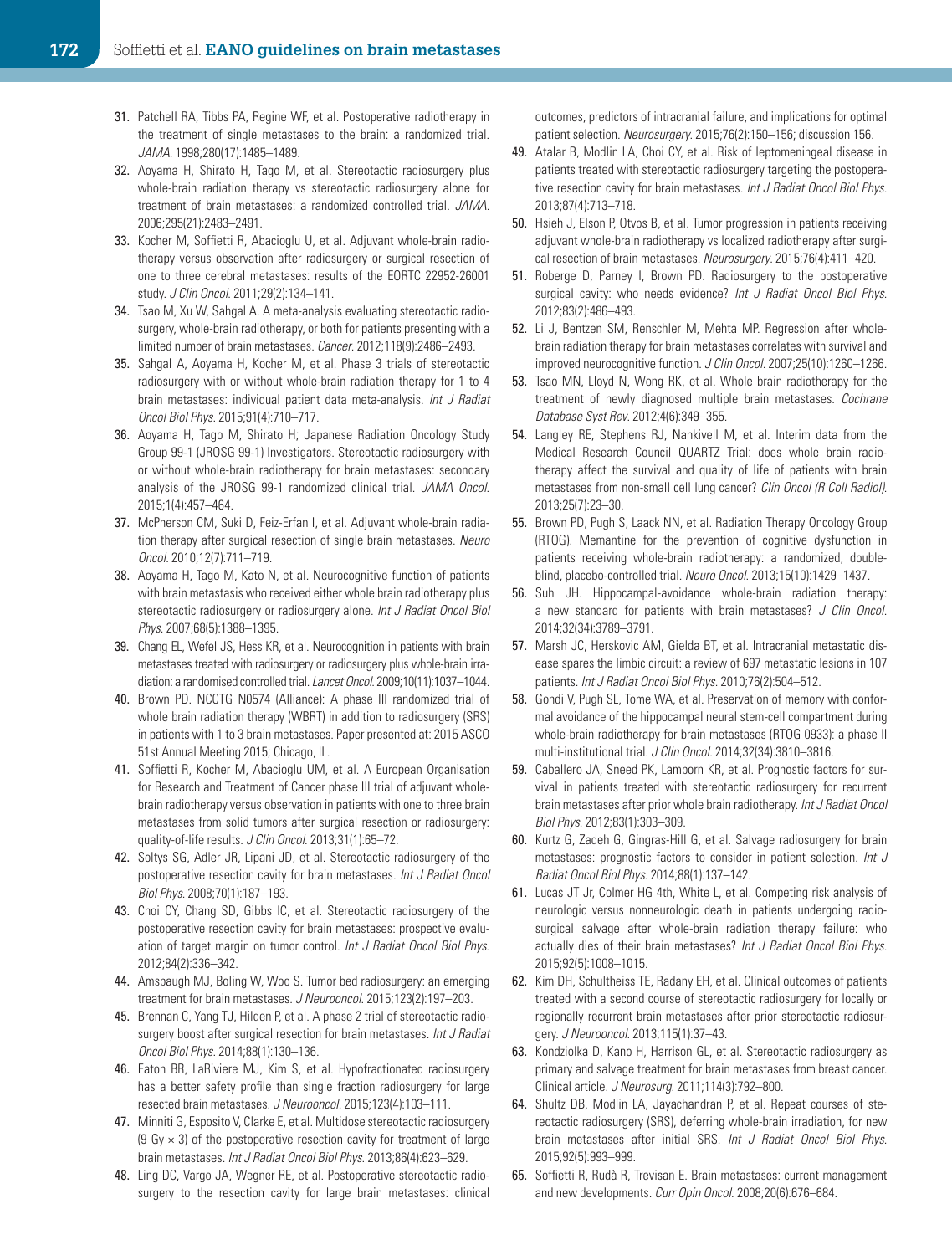- <span id="page-11-0"></span>66. Aly Z, Peereboom DM. Combination of radiotherapy and targeted agents in brain metastasis: an update. *Curr Treat Options Neurol*. 2016;18(7):32.
- <span id="page-11-1"></span>67. Moraes FY, Taunk NK, Marta GN, et al. The rationale for targeted therapies and stereotactic radiosurgery in the treatment of brain metastases. *Oncologist*. 2016;21(2):244–251.
- <span id="page-11-2"></span>68. Colaco RJ, Martin P, Kluger HM, et al. Does immunotherapy increase the rate of radiation necrosis after radiosurgical treatment of brain metastases? *J Neurosurg*. 2016;125(1):17–23.
- <span id="page-11-3"></span>69. Dempke WC, Edvardsen K, Lu S, et al. Brain metastases in NSCLC are TKIs changing the treatment strategy? *Anticancer Res*. 2015;35(11):5797–5806.
- <span id="page-11-4"></span>70. Berger LA, Riesenberg H, Bokemeyer C, et al. CNS metastases in nonsmall-cell lung cancer: current role of EGFR-TKI therapy and future perspectives. *Lung Cancer*. 2013;80(3):242–248.
- 71. Jamal-Hanjani M, Spicer J. Epidermal growth factor receptor tyrosine kinase inhibitors in the treatment of epidermal growth factor receptormutant non-small cell lung cancer metastatic to the brain. *Clin Cancer Res*. 2012;18(4):938–944.
- 72. Zimmermann S, Dziadziuszko R, Peters S. Indications and limitations of chemotherapy and targeted agents in non-small cell lung cancer brain metastases. *Cancer Treat Rev*. 2014;40(6):716–722.
- <span id="page-11-5"></span>73. Soon YY, Leong CN, Koh WY, et al. EGFR tyrosine kinase inhibitors versus cranial radiation therapy for EGFR mutant non-small cell lung cancer with brain metastases: a systematic review and meta-analysis. *Radiother Oncol*. 2015;114(2):167–172.
- <span id="page-11-6"></span>74. Jiang T, Min W, Li Y, et al. Radiotherapy plus EGFR TKIs in non-small cell lung cancer patients with brain metastases: an update meta-analysis. *Cancer Med*. 2016;5(6):1055–1065.
- <span id="page-11-7"></span>75. Zhuang H, Yuan Z, Wang J, et al. Phase II study of whole brain radiotherapy with or without erlotinib in patients with multiple brain metastases from lung adenocarcinoma. *Drug Des Devel Ther*. 2013;7:1179–1186.
- <span id="page-11-8"></span>76. Welsh JW, Komaki R, Amini A, et al. Phase II trial of erlotinib plus concurrent whole-brain radiation therapy for patients with brain metastases from non-small-cell lung cancer. *J Clin Oncol*. 2013;31(7):895–902.
- <span id="page-11-9"></span>77. Lee SM, Lewanski CR, Counsell N, et al. Randomized trial of erlotinib plus whole-brain radiotherapy for NSCLC patients with multiple brain metastases. *J Natl Cancer Inst*. 2014;106(7):177–184.
- <span id="page-11-10"></span>78. Sperduto PW, Wang M, Robins HI, et al. A phase 3 trial of whole brain radiation therapy and stereotactic radiosurgery alone versus WBRT and SRS with temozolomide or erlotinib for non-small cell lung cancer and 1 to 3 brain metastases: Radiation Therapy Oncology Group 0320. *Int J Radiat Oncol Biol Phys*. 2013;85(5):1312–1318.
- <span id="page-11-11"></span>79. Fan Y, Huang Z, Fang L, et al. A phase II study of icotinib and whole-brain radiotherapy in Chinese patients with brain metastases from non-small cell lung cancer. *Cancer Chemother Pharmacol*. 2015;76(3):517–523.
- <span id="page-11-12"></span>80. Preusser M, Berghoff AS, Ilhan-Mutlu A, et al. ALK gene translocations and amplifications in brain metastases of non-small cell lung cancer. *Lung Cancer*. 2013;80(3):278–283.
- <span id="page-11-13"></span>81. Costa DB, Shaw AT, Ou SH, et al. Clinical experience with crizotinib in patients with advanced ALK-rearranged non-small-cell lung cancer and brain metastases. *J Clin Oncol*. 2015;33(17):1881–1888.
- <span id="page-11-14"></span>82. Johung KL, Yeh N, Desai NB, et al. Extended survival and prognostic factors for patients with ALK-rearranged non-small-cell lung cancer and brain metastasis. *J Clin Oncol*. 2016;34(2):123–129.
- <span id="page-11-15"></span>83. Besse B, Le Moulec S, Mazières J, et al. Bevacizumab in patients with nonsquamous non-small cell lung cancer and asymptomatic, untreated brain metastases (BRAIN): a nonrandomized, phase II study. *Clin Cancer Res*. 2015;21(8):1896–1903.
- <span id="page-11-16"></span>84. Goldberg SB, Gettinger SN, Mahajan A, et al. Pembrolizumab for patients with melanoma or non-small-cell lung cancer and untreated brain metastases: early analysis of a non-randomised, open-label, phase 2 trial. *Lancet Oncol*. 2016;17(7):976–983.
- <span id="page-11-17"></span>85. Lin NU, Carey LA, Liu MC, et al. Phase II trial of lapatinib for brain metastases in patients with human epidermal growth factor receptor 2-positive breast cancer. *J Clin Oncol*. 2008;26(12):1993–1999.
- <span id="page-11-18"></span>86. Bachelot T, Romieu G, Campone M, et al. Lapatinib plus capecitabine in patients with previously untreated brain metastases from HER2 positive metastatic breast cancer (LANDSCAPE): a single-group phase 2 study. *Lancet Oncol*. 2013;14(1):64–71.
- <span id="page-11-19"></span>87. Freedman RA, Gelman RS, Wefel JS, et al. Translational breast cancer research consortium (TBCRC) 022: a phase II trial of neratinib for patients with human epidermal growth factor receptor 2-positive breast cancer and brain metastases. *J Clin Oncol*. 2016;34(9):945–952.
- <span id="page-11-20"></span>88. Larsen PB, Kümler I, Nielsen DL. A systematic review of trastuzumab and lapatinib in the treatment of women with brain metastases from HER2-positive breast cancer. *Cancer Treat Rev*. 2013;39(7):720–727.
- <span id="page-11-21"></span>89. Bartsch R, Berghoff AS, Vogl U, et al. Activity of T-DM1 in Her2positive breast cancer brain metastases. *Clin Exp Metastasis*. 2015;32(7):729–737.
- <span id="page-11-22"></span>90. de Vries CL, Linn SC, Brandsma D. Response of symptomatic brain metastases from HER-2 overexpressing breast cancer with T-DM1. *J Neurooncol*. 2016;127(2):401–403.
- <span id="page-11-23"></span>91. Agarwala SS, Kirkwood JM, Gore M, et al. Temozolomide for the treatment of brain metastases associated with metastatic melanoma: a phase II study. *J Clin Oncol*. 2004;22(11):2101–2107.
- <span id="page-11-24"></span>92. Wilson EH, Weninger W, Hunter CA. Trafficking of immune cells in the central nervous system. *J Clin Invest*. 2010;120(5):1368–1379.
- <span id="page-11-25"></span>93. Weber JS, Amin A, Minor D, et al. Safety and clinical activity of ipilimumab in melanoma patients with brain metastases: retrospective analysis of data from a phase 2 trial. *Melanoma Res*. 2011;21(6):530–534.
- <span id="page-11-26"></span>94. Konstantinou MP, Dutriaux C, Gaudy-Marqueste C, et al. Ipilimumab in melanoma patients with brain metastasis: a retro-spective multicentre evaluation of thirty-eight patients. *Acta Derm Venereol*. 2014;94(1):45–49.
- <span id="page-11-27"></span>95. Margolin K, Ernstoff MS, Hamid O, et al. Ipilimumab in patients with melanoma and brain metastases: an open-label, phase 2 trial. *Lancet Oncol*. 2012;13(5):459–465.
- <span id="page-11-28"></span>96. Di Giacomo AM, Ascierto PA, Pilla L, et al. Ipilimumab and fotemustine in patients with advanced melanoma (NIBIT-M1): an open-label, single-arm phase 2 trial. *Lancet Oncol*. 2012;13(9):879–886.
- <span id="page-11-29"></span>97. Queirolo P, Spagnolo F, Ascierto PA, et al. Efficacy and safety of ipilimumab in patients with advanced melanoma and brain metastases. *J Neurooncol*. 2014;118(1):109–116.
- <span id="page-11-30"></span>98. Patel KR, Lawson DH, Kudchadkar RR, et al. Two heads better than one? Ipilimumab immunotherapy and radiation therapy for melanoma brain metastases. *Neuro Oncol*. 2015;17(10):1312–1321.
- <span id="page-11-31"></span>99. Stamell EF, Wolchok JD, Gnjatic S, et al. The abscopal effect associated with a systemic anti-melanoma immune response. *Int J Radiat Oncol Biol Phys*. 2013;85(2):293–295.
- <span id="page-11-32"></span>100. Kiess AP, Wolchok JD, Barker CA, et al. Stereotactic radiosurgery for melanoma brain metastases in patients receiving ipilimumab: safety profile and efficacy of combined treatment. *Int J Radiat Oncol Biol Phys*. 2015;92(2):368–375.
- <span id="page-11-33"></span>101. Qian JM, Yu JB, Kluger HM, et al. Timing and type of immune checkpoint therapy affect the early radiographic response of melanoma brain metastases to stereotactic radiosurgery. *Cancer*. 2016;122(19):3051–3058.
- <span id="page-11-34"></span>102. Ahmed KA, Stallworth DG, Kim Y, et al. Clinical outcomes of melanoma brain metastases treated with stereotactic radiation and anti-PD-1 therapy. *Ann Oncol*. 2016;27(3):434–441.
- <span id="page-11-35"></span>103. Capper D, Berghoff AS, Magerle M, et al. Immunohistochemical testing of BRAF V600E status in 1,120 tumor tissue samples of patients with brain metastases. *Acta Neuropathol*. 2012;123(2):223–233.